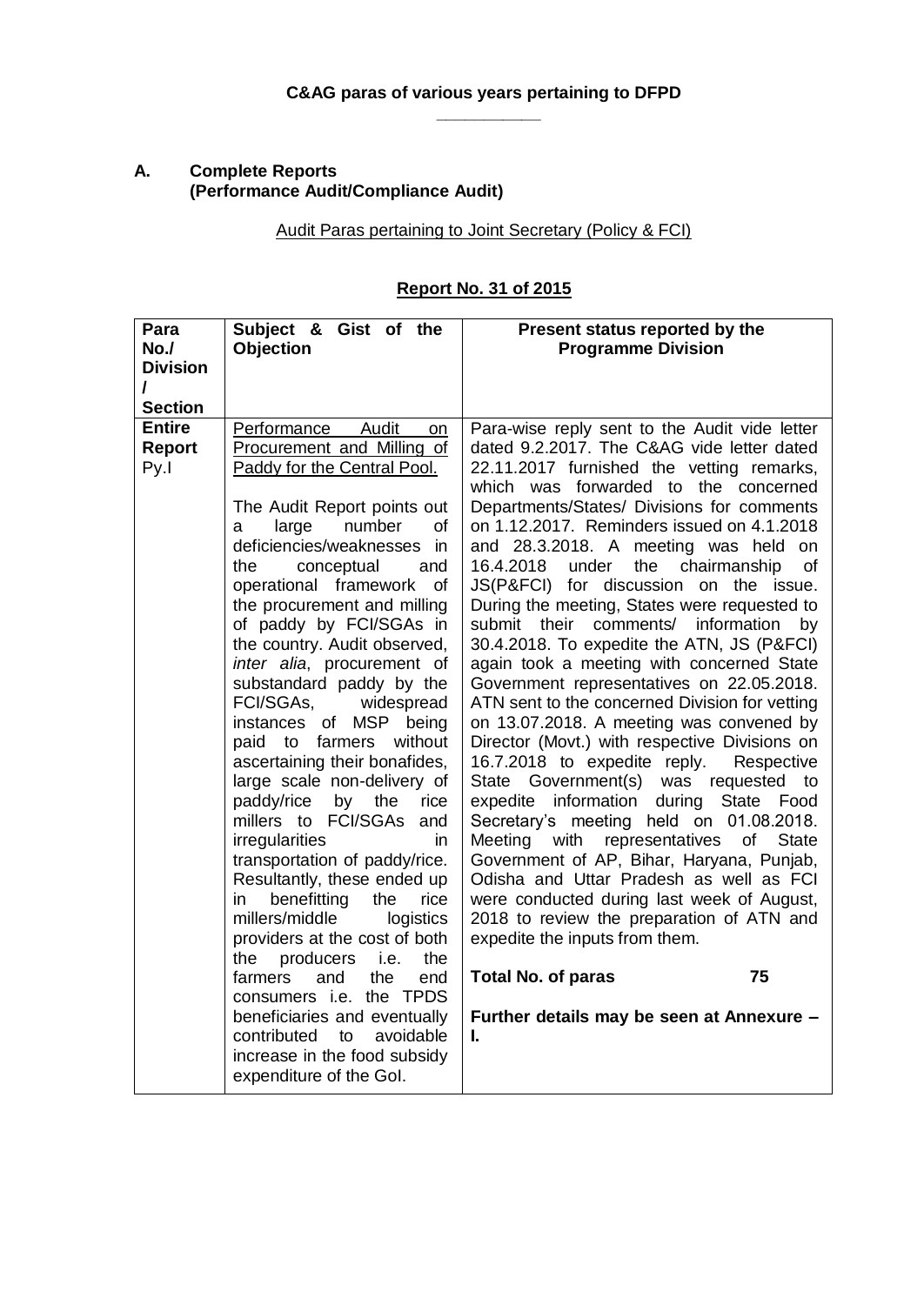## **Report No.18 of 2017**

| Para<br>No.<br><b>Division</b><br><b>Section</b>                          | Subject & Gist of the<br><b>Objection</b>                                                                                                                                                                                                                                                                                                                                                                                                                             | Present status reported by the<br><b>Programme Division</b>                                                                                                                                                                                                                                                                                                                                                                                                                                                                                                                                                                                                                                                                                                                                                                                                                                                                                                      |
|---------------------------------------------------------------------------|-----------------------------------------------------------------------------------------------------------------------------------------------------------------------------------------------------------------------------------------------------------------------------------------------------------------------------------------------------------------------------------------------------------------------------------------------------------------------|------------------------------------------------------------------------------------------------------------------------------------------------------------------------------------------------------------------------------------------------------------------------------------------------------------------------------------------------------------------------------------------------------------------------------------------------------------------------------------------------------------------------------------------------------------------------------------------------------------------------------------------------------------------------------------------------------------------------------------------------------------------------------------------------------------------------------------------------------------------------------------------------------------------------------------------------------------------|
| <b>Entire</b><br><b>Report</b><br><b>Except</b><br><b>Chapter</b><br>-IV] | Compliance audit:<br>This.<br>Report<br>contains<br>detailed observations on<br>viz.<br>Debt<br>three<br>areas<br>Labour<br>Management,<br>Management and Incentive<br>Payments<br>and<br>Implementation of Private<br>Entrepreneurs<br>Guarantee<br>(PEG) Scheme in Punjab<br>five<br>individual<br>and<br>observations (two of which<br>fraudulent<br>relates<br>to<br>amounting<br>payment<br>to<br>Rs.72.28<br>crore<br>and<br>amounting to Rs.2,772.98<br>crore. | sent to C&AG vide<br><b>ATN</b><br>letter<br>dated<br>27.3.2018 (except 5.4). ATN in respect of<br>the remaining para No.5.4 sent vide letter<br>dated 16.4.2018. Vetting remarks received<br>from the Audit vide letter dated 22,05,2018.<br>Revised ATN on Audit Para sent to CAG on<br>06.09.2018.<br>Mail<br>C&AG<br>sent<br>to<br>on<br>04.02.2019, enclosing copy of ATN sent on<br>26.10.2018.<br>[COPU also<br>raised<br>questions<br>while<br>examining the Report No. 18 of 2017 of FCI.<br>Reply to the question raised by COPU sent<br>Sabha Secretariat vide<br>this<br>Lok<br>to to<br>Departments letter dated 18.6.2018. COPU<br>vide OM dated 24.08.2018 has requested to<br>background note<br>on FCI<br>provide<br>by<br>07.09.2018. Background note sent to COPU<br>vide letter No.19015/2/2017-FC.III dated<br>11.9.2018.]<br>42<br><b>Total No. of paras</b><br>[Excluding Chapter-IV]<br>Further details may be seen at Annexure<br>$-11$ |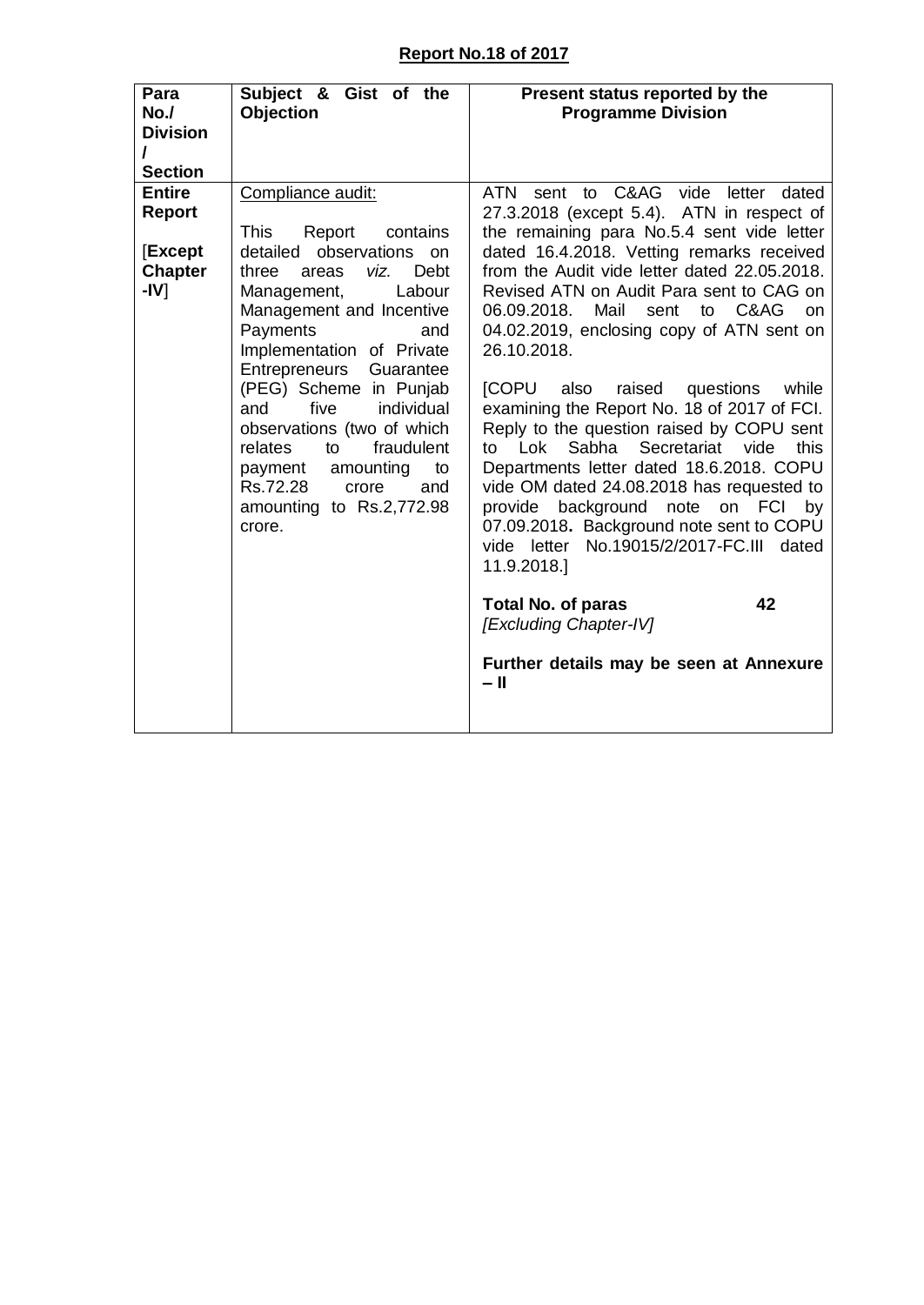## Audit Paras pertaining to Joint Secretary (Policy & FCI)

## **Report No. 13 of 2013**

| Para<br>No.           | Subject & Gist of the<br><b>Objection</b>                                                                                                                                                                                                                              | Present status reported by the<br><b>Programme Division</b>                                                                                                                                                                                                                                                                                                                                                                                                                                                                                                                                                                                                                                                                                                                                                                                                                                                                                                                                                |
|-----------------------|------------------------------------------------------------------------------------------------------------------------------------------------------------------------------------------------------------------------------------------------------------------------|------------------------------------------------------------------------------------------------------------------------------------------------------------------------------------------------------------------------------------------------------------------------------------------------------------------------------------------------------------------------------------------------------------------------------------------------------------------------------------------------------------------------------------------------------------------------------------------------------------------------------------------------------------------------------------------------------------------------------------------------------------------------------------------------------------------------------------------------------------------------------------------------------------------------------------------------------------------------------------------------------------|
| <b>Division</b>       |                                                                                                                                                                                                                                                                        |                                                                                                                                                                                                                                                                                                                                                                                                                                                                                                                                                                                                                                                                                                                                                                                                                                                                                                                                                                                                            |
| I                     |                                                                                                                                                                                                                                                                        |                                                                                                                                                                                                                                                                                                                                                                                                                                                                                                                                                                                                                                                                                                                                                                                                                                                                                                                                                                                                            |
| <b>Section</b><br>6.3 | the<br>of                                                                                                                                                                                                                                                              | Case is pending with Court.                                                                                                                                                                                                                                                                                                                                                                                                                                                                                                                                                                                                                                                                                                                                                                                                                                                                                                                                                                                |
|                       | <b>Misappropriation</b>                                                                                                                                                                                                                                                |                                                                                                                                                                                                                                                                                                                                                                                                                                                                                                                                                                                                                                                                                                                                                                                                                                                                                                                                                                                                            |
| Py.II                 | amount of Service Tax by<br>the Contractor:<br>Non-remittance of Service<br>Tax amounting to Rs.5.37<br>crore paid to the private<br><b>SCH&amp;T Contractors by FCI</b><br>handling<br>for<br>and<br>transportation<br>of<br>wheat<br>during 2006-07 and 2007-<br>08. | 1. Money SuitNo.40/2016 pending at<br>Commercial Tribunal Rajkot, Gujarat.<br>2. Criminal Case No.4698/2015(CRA-<br>01/2016) pending at Chief Judical<br>Magistrate<br>Court,<br>Gandhidham,<br>Gujarat.<br>ATN submitted vide letter dated 22.1.2018 to<br>drop the audit para as the matter is subjudice.<br>Sr. AO, C&AG vide letter dated 27.03.2018<br>informed that, since Court case is still<br>pending and recovery is also pending, the<br>para may be retained.<br>Latest position of the Court cases:<br>FCI Hqrs. vide email dated 27.12.2021 has<br>informed that on hearing dated 21.12.2021<br>case CCS-14/2019 (Old CS-<br>in<br>new<br>40/2016), the matter is adjourned to<br>31.01.2022<br>FCI Hqrs. vide email dated 12.01.2022 has<br>informed that CRA-366/2015 (Criminal<br>Complaint No. 4698/2015) filed by FCI Vs.<br>Kailash Enterprises in CC-4698/2015, is<br>adjourned to 04.03.2022. As per last<br>hearing on 06.01.2022, the next stage is<br>for report police enquiry. |
|                       |                                                                                                                                                                                                                                                                        |                                                                                                                                                                                                                                                                                                                                                                                                                                                                                                                                                                                                                                                                                                                                                                                                                                                                                                                                                                                                            |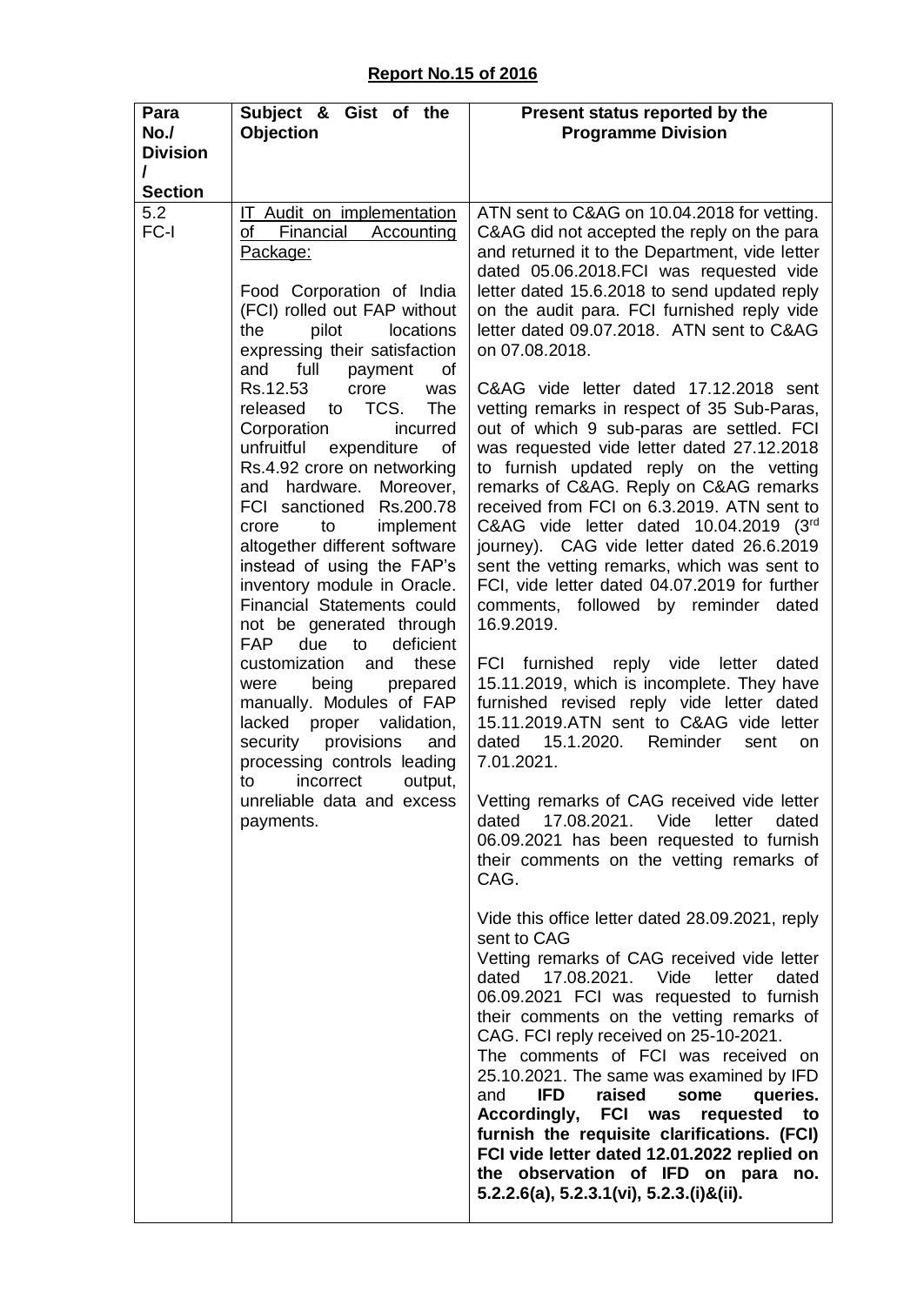| 5.4     | benefit<br>Undue<br>the<br>to                   | FCI was asked to furnish comments in ATN                                                 |
|---------|-------------------------------------------------|------------------------------------------------------------------------------------------|
| Movt.II | transport contractors                           | format vide letter dated 7.11.2016 and                                                   |
|         |                                                 | subsequent reminders dated 25.11.2016,                                                   |
|         | GOI exempted incidence of                       | 16.12.2016 and d.o. letter dated 20.1.2017.                                              |
|         | service tax on transportation                   | Reply/comments furnished by FCI vide letter                                              |
|         | of food grains in February                      | dated 1.2.2017 was incomplete. FCI was                                                   |
|         | 2010. However, Regional                         | reminded vide<br>letter dated 20.02.2017,                                                |
|         | offices of Food Corporation                     | 20.03.2017 and 04.05.2017. Reply of FCI                                                  |
|         | of India at Guwahati and                        | received on 23.6.2017 was incomplete. FCI                                                |
|         | Shillong floated tenders for                    | was asked to furnish complete information                                                |
|         | transportation of food grains                   | vide letter dated 14.8.2017 and 5.9.2017.                                                |
|         | inclusive<br>of<br>element<br>οf                | Reply received from FCI on 27.09.2017.                                                   |
|         | service tax in violation of                     | ATN sent to C&AG on 13th November, 2017.                                                 |
|         | their<br>Headquarters'                          | Vetting remarks received vide letter dated                                               |
|         | instructions<br>of<br>October                   | 15.1.2018. Vetting remarks received from                                                 |
|         | resulted<br>2012. This<br>in<br>avoidable<br>οf | Audit has been sent to FCI for comments<br>vide letter dated 24.01.2018. Reply received  |
|         | payment<br>element of service tax of            | from FCI vide letter dated 21.2.2018 was not                                             |
|         | Rs.13.18<br>the<br>crore<br>to                  | complete. D.O. letter dated 12.3.2018 sent                                               |
|         | transporters.                                   | to FCI for complete reply. Reminders sent to                                             |
|         |                                                 | FCI vide letter dated 12.4.2018 and 2.5.2018                                             |
|         |                                                 | for comments. Information furnished by FCI                                               |
|         |                                                 | vide letter dated 3.5.2018 was in-complete.                                              |
|         |                                                 | Hence, complete reply was sought from FCI                                                |
|         |                                                 | vide letter dated 18.05.2018, 5.6.2018 and                                               |
|         |                                                 | 20.6.2018. Reply received from FCI (e-mail)                                              |
|         |                                                 | on 22.06.2018 not satisfactory. Meeting held                                             |
|         |                                                 | with FCI officials. Minutes of the meeting                                               |
|         |                                                 | sent to FCI on 02.07.2018. FCI submitted                                                 |
|         |                                                 | reply through e-mail.ATN duly vetted by IFD                                              |
|         |                                                 | sent to C&AG vide letter dated 4.9.2018.                                                 |
|         |                                                 | Vetting remarks received from C&AG vide                                                  |
|         |                                                 | letter date 20.11.2018, and sent to FCI on<br>29.11.2018 for comments. Reply received on |
|         |                                                 | 14.12.2018 was not satisfactory, additional                                              |
|         |                                                 | information has been called for from FCI vide                                            |
|         |                                                 | letter dated 02.01.2019. Reminder sent to                                                |
|         |                                                 | FCI on 28.01.2019 and 22.02.2019 sent to                                                 |
|         |                                                 | FCI. Reply received on 26.02.2019. Reply                                                 |
|         |                                                 | sent to Audit vide letter dated 08.03.2019 (3rd                                          |
|         |                                                 | journey). C&AG vide letter dated 18.10.2019                                              |
|         |                                                 | reported that, remarks sent on 29.3.2019.                                                |
|         |                                                 | CAG vetting remarks dated 29.3.2019                                                      |
|         |                                                 | forwarded to FCI<br>7.7.2020<br>for<br>on                                                |
|         |                                                 | examination and reply. In this regard, a                                                 |
|         |                                                 | reminder dated 06.08.2020 has also been                                                  |
|         |                                                 | sent to FCI. Reply sent to C&AG on<br>13.01.2021. ATR/ comments of FCI have              |
|         |                                                 | been received on 13.07.2021. File was                                                    |
|         |                                                 | under-process.                                                                           |
|         |                                                 | ATR comments of FCI was received. File                                                   |
|         |                                                 | was under-submission for sending the reply                                               |
|         |                                                 | to C&AG.                                                                                 |
|         |                                                 | Vide this office letter dated 28.09.2021, reply                                          |
|         |                                                 | sent to CAG Vetting remarks have been                                                    |
|         |                                                 | received from C&AG. File was under-                                                      |
|         |                                                 | process. CAG Vetting remarks received on                                                 |
|         |                                                 | 21-10-2021. ATN had already completed                                                    |
|         |                                                 | four journey and the<br>Ministry<br>and                                                  |
|         |                                                 | Management and Audit are still on different                                              |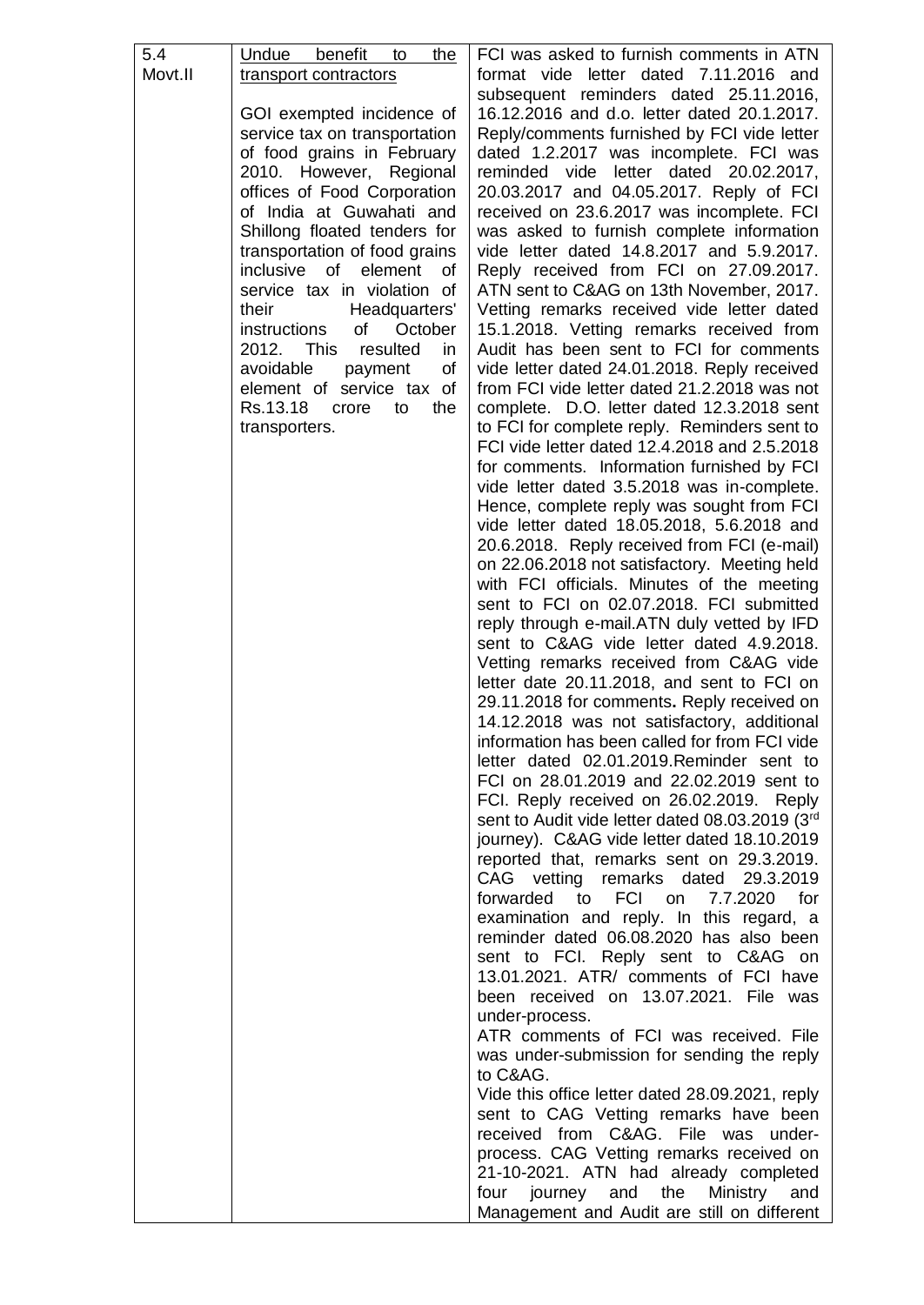|                |                                                                                                                                                                                                                                                                                                                                                 | stands, the ATN may be referred to COPU<br>with the final reply to be received from FCI.                                                                                                                                                                                                                                                                                                                                                                                                                                                                                                                                                                                                                                                                                                                                                                                                                                                                                                                                                                                                                                                                                                                                                                                                                                                                                                                  |
|----------------|-------------------------------------------------------------------------------------------------------------------------------------------------------------------------------------------------------------------------------------------------------------------------------------------------------------------------------------------------|-----------------------------------------------------------------------------------------------------------------------------------------------------------------------------------------------------------------------------------------------------------------------------------------------------------------------------------------------------------------------------------------------------------------------------------------------------------------------------------------------------------------------------------------------------------------------------------------------------------------------------------------------------------------------------------------------------------------------------------------------------------------------------------------------------------------------------------------------------------------------------------------------------------------------------------------------------------------------------------------------------------------------------------------------------------------------------------------------------------------------------------------------------------------------------------------------------------------------------------------------------------------------------------------------------------------------------------------------------------------------------------------------------------|
| 5.5<br>Movt.II | expenditure<br>Extra<br>on<br>transportation of foodgrains<br>Food Corporation of India<br>incurred extra expenditure<br>Rs.11.22<br>crore<br>оf<br><b>on</b><br>transporting food grains to<br>its food storage godowns in<br>and around Bhiwandi from<br>Railways' Turbhe<br>goods<br>shed instead of a nearer<br>point of Kalyan goods shed. | Audit para received on 2.11.2017. FCI was<br>asked to furnish comments in the ATN<br>format vide letter dated 7.11.2016<br>and<br>subsequent reminders dated 25.11.2016 and<br>16.12.2016. Reply received from FCI vide<br>letter dated 10.1.2017. ATN sent to Audit<br>vide letter dated 20.1.2017. Vetting remarks<br>received from the Audit. Reply (ATN) sent to<br>Audit vide letter dated 14.05.2018. C&AG<br>vide letter dated 19.06.2018 furnished the<br>vetting remarks. Vetting remarks of Audit<br>sent to FCI for comments vide letter dated<br>04.07.2018. Reply received vide letter dated<br>Reply sent to Audit vide letter<br>12.7.2018.<br>dated 28.8.2018 (4 <sup>th</sup><br><b>journey</b> ). Vetting<br>remarks received form Audit (15.03.2019)<br>stating that The Para has been settled.<br>Now, Audit vide letter dated 29.07.2019<br>informed that revised vetting remarks will be<br>submitted after compliance Audit of FCI,<br>Mumbai as it was observed by Audit that<br>charge-sheet against 4 FCI officers have<br>been filed on the directions of CVC. FCI has<br>been asked to furnish comments vide letter<br>dated 27.08.2019. In this regard, reminders<br>was sent to FCI on 06.08.2020<br>and<br>31.08.2020.<br>ATR/comments of FCI in r/o vetting remarks<br>of Audit have been received. File is under-<br>process.(DF&PD). Reply sent to CAG on<br>03.01.2022 |

# **Report No.4 of 2018**

| Para            | Subject & Gist of the            | Present status reported by the         |
|-----------------|----------------------------------|----------------------------------------|
| No.             | <b>Objection</b>                 | <b>Programme Division</b>              |
| <b>Division</b> |                                  |                                        |
|                 |                                  |                                        |
| <b>Section</b>  |                                  |                                        |
| 5.1             | Management<br>of<br><b>Gunny</b> | The para contain 6 sub-paras. Present  |
| Py.III          | <b>Bags in Punjab Region</b>     | status:-                               |
|                 |                                  |                                        |
|                 | Food Corporation of India        |                                        |
|                 | (FCI)<br>failed<br>to recover    | No. of sub-para<br>6                   |
|                 | Rs.223.58 crore that was         | No. of sub-para settled/vetted by C&AG |
|                 | due to the Corporation on        | 1. Paras sent to COPU<br>З             |
|                 | account of<br>interest<br>on l   | 2<br>2. Paras yet to be sent to COPU   |
|                 | advances given to Stage          |                                        |
|                 | Agencies<br>Government           | No. of outstanding sub-paras           |
|                 | (SGAs) for procurement of        |                                        |
|                 | gunny bags as well as on         | Pending with DFPD<br>2                 |
|                 | account of reimbursement of      | Pending with FCI                       |
|                 | cost of gunny bags at higher     | Pending with C&AG                      |
|                 | rates than that prescribed.      | <b>Total</b>                           |
|                 | Further, there was non-          |                                        |
|                 | recovery Rs. 2.86 crore from     | Sub-para wise details are given below. |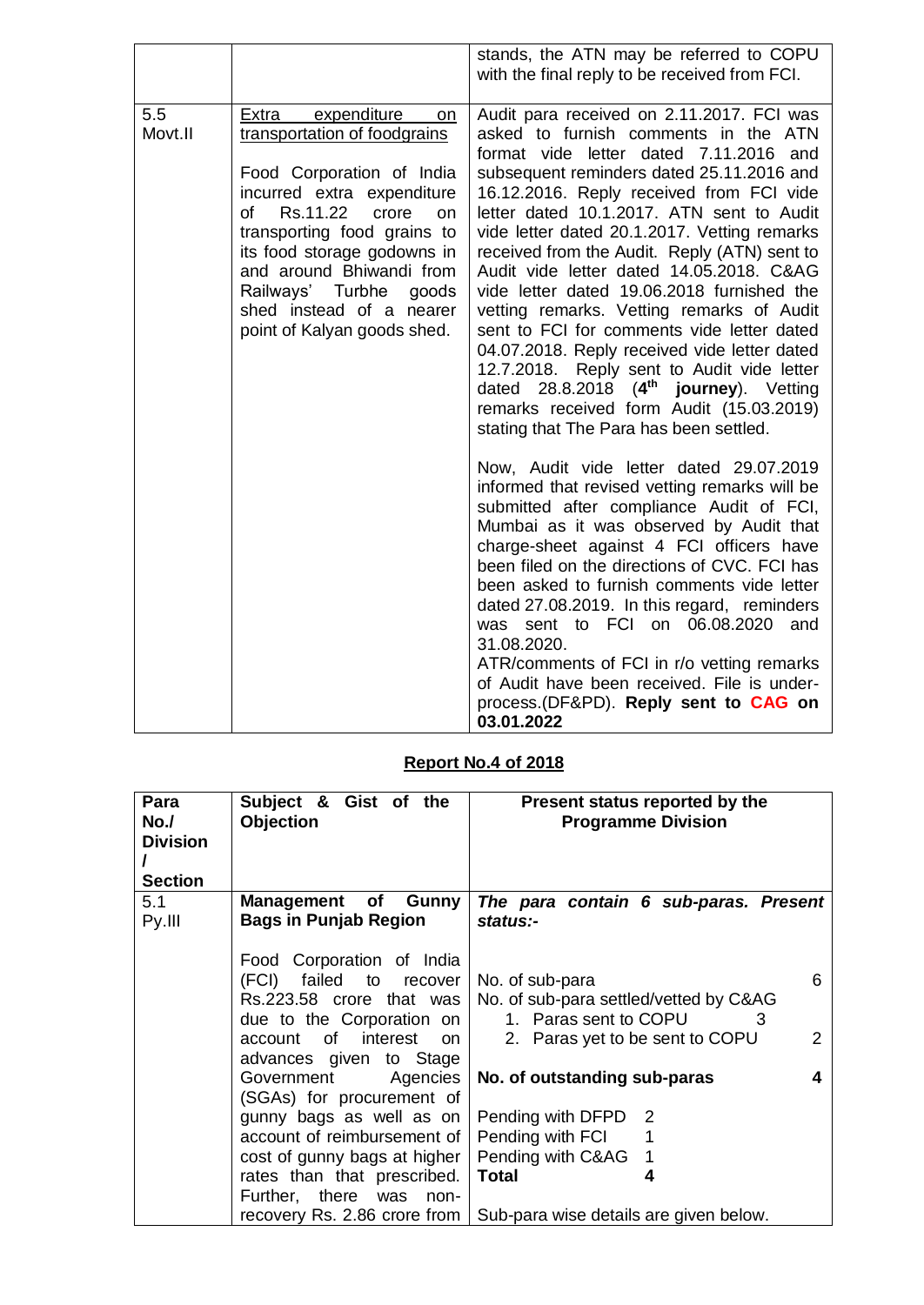| of<br>Container Corporation<br>India due to failure<br>to<br>effectively pursue pending<br>claims for damages, short<br>and rain effected gunny<br>bags. |                                                                                                                                                                                                                                                                                                                                                                                                 |
|----------------------------------------------------------------------------------------------------------------------------------------------------------|-------------------------------------------------------------------------------------------------------------------------------------------------------------------------------------------------------------------------------------------------------------------------------------------------------------------------------------------------------------------------------------------------|
| 5.1.2 Audit findings                                                                                                                                     |                                                                                                                                                                                                                                                                                                                                                                                                 |
| 5.1.2.1<br>Non recovery<br>of<br>advance<br>interest<br>on<br>for<br>purchase of gunny bales for<br>State Government in RMS<br>2015-16.                  | Sub-para settled<br>(Final ATN yet to be sent to COPU)                                                                                                                                                                                                                                                                                                                                          |
| Avoidable<br>5.1.2.2<br>expenditure on purchase of<br>gunny bags due to non-<br>procurement of wheat in bulk<br>form at Moga Silo.                       | Vetting remarks received vide letter dated<br>30.7.2019. Comments from FCI received vide<br>letter dated 13.9.2019.<br>FCI furnished<br>additional information vide letter<br>dated<br>19.1.2020.                                                                                                                                                                                               |
|                                                                                                                                                          | This Department letter vide letter dated<br>21.02.2020 and reminder dated 10.08.2020<br>requested FCI to furnish<br>additional<br>information on Audit Para 5.1.2.2. of report<br>no.4 of 2018 regarding actual figure of<br>multiple used and B-class gunnies which<br>have been used. Comments received on<br>27.4.2021 from FCI. File was under process<br>so that para may be sent to COPU. |
|                                                                                                                                                          | This para was sent to COPU via letter 15-<br>11/2017-Py.III (E.340559) dated 12-11-2021                                                                                                                                                                                                                                                                                                         |
| 5.1.2.3 Non-recovery of cost<br>of gunny bags and short<br>recovery of interest on gunny<br>bags given on loan to SGAs.                                  | Sub-para settled<br>(Final ATN yet to be sent to COPU)                                                                                                                                                                                                                                                                                                                                          |
| 5.1.2.4 Excess expenditure<br>due to payment for used<br>gunny bags without taking<br>into account depreciation or<br>usage charges.                     | Letter dated 30.7.2019 was sent to C&AG to<br>drop the para. Audit vide letter dated<br>16.8.2019 asked for revised letter to be sent<br>to Audit. Revised ATN (3rd journey) as<br>suggested by Audit sent on 9.9.2019.                                                                                                                                                                         |
|                                                                                                                                                          | The comments on audit para received from<br>CAG dated                                                                                                                                                                                                                                                                                                                                           |
|                                                                                                                                                          | The ATN was sent to CAG vide letter 15-<br>11/2017-PY.III(E.340559) dated 24.11.2021.<br>Audit gave its further vetting remarks. File<br>was under submission for seeking additional<br>information from FCI in format<br>of<br>COPU.(DFPD)                                                                                                                                                     |
| 5.1.2.5 Excess payment on<br>gunny bags on account of<br>purchase of paddy<br>and<br>wheat in new gunny bags of<br>previous crop year.                   | Further vetting remarks received which has<br>been sent to FCI on 19.6.2019. Reminder<br>sent to FCI on 7.8.2019. Audit and FCI had<br>sent the supporting document to<br>this<br>Department. Letter dt. 9.9.2019 sent to FCI to<br>clarify the mismatch in figures. Reply<br>received from FCI (23.12.2019) Letter dated                                                                       |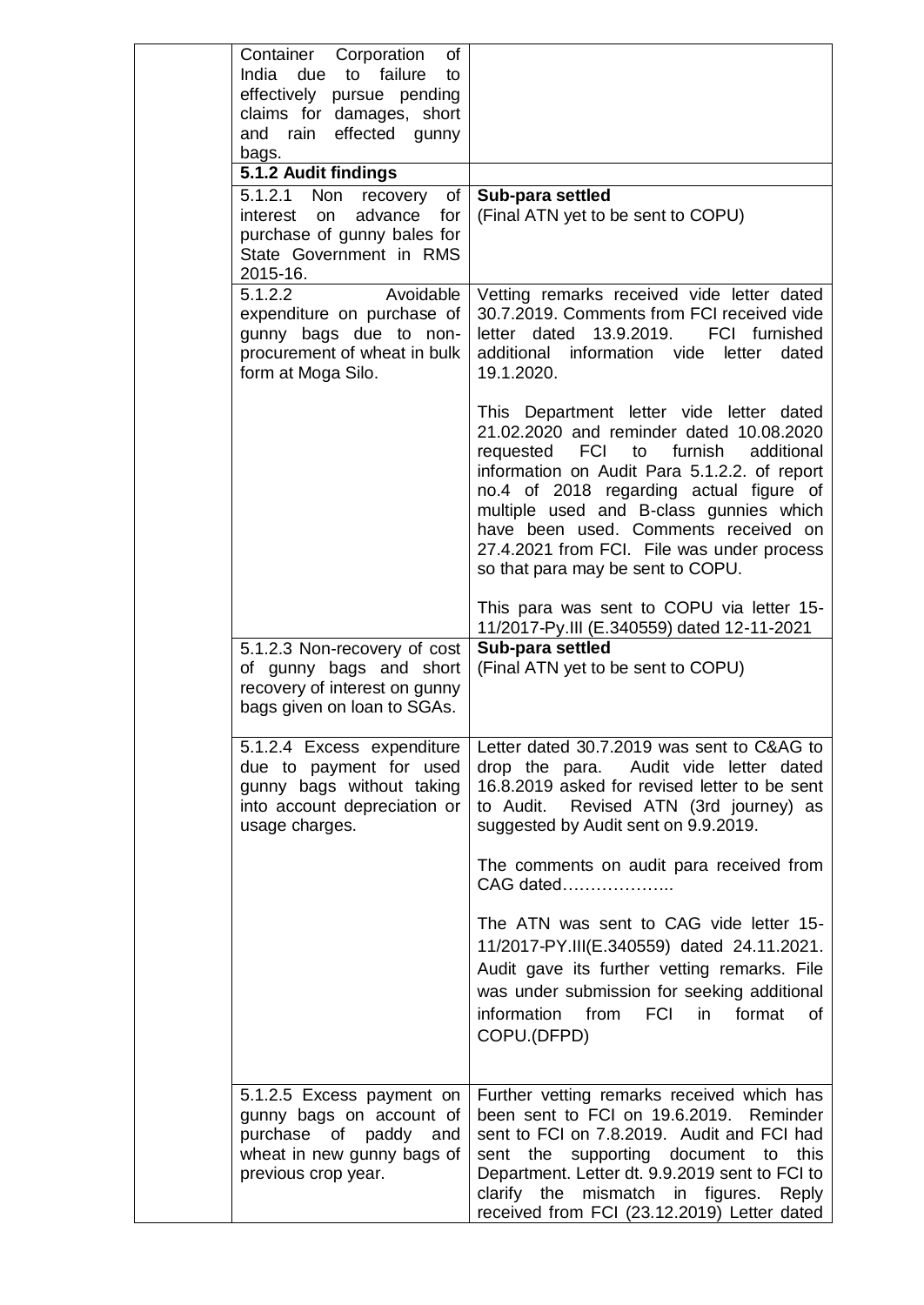|               | 5.1.2.6 Pendency of claims<br>short/damaged/water<br>for<br>effected<br>gunnies<br>with<br><b>CONCOR</b>                                                                                                                                                                                                                                                                                                                                                                                                                                                                                                                                                                                                                                                | FCI seeking further<br>7.2.2020<br>sent<br>to<br>clarification. Vetting remarks received vide<br>letter dated 18.1.2021.DFPD vide letter dated<br>11.02.2021 had<br>sought for<br>additional<br>FCI. Based<br>from<br>vouchers<br>on<br>documents received from FCI DFPD vide<br>letter dated 27.04.2021 sent its comments<br>(5th Journey) and requested to drop the Para.<br>Now Audit vide letter dated 20.05.2021 had<br>informed that the recovery has been effected<br>further<br>Management.<br>Hence<br>no<br>by<br>comments. Additional information<br>sought<br>from FCI vide letter dated 28.07.2021. File<br>under submission to be sent to CAG.<br>The para was sent to COPU via letter no 15-<br>5/2018-Py.III (E.348849) dated 12-11-2021<br>Further vetting remarks received vide<br>letter dated 14.03.2019 which has been<br>sent to FCI for comments on 01.04.2019.<br>Comments received. ATN sent to C&AG<br>on 1.7.2019. Vetting remarks received vide<br>letter dated 30.7.2019.<br><b>FCI</b> furnished<br>clarification vide letter dated 18.10.2019<br>and additional information vide letter<br>19.1.2020.This<br><b>Department vide</b><br>dated<br>letter dated 24.11.2020 had requested FCI<br>to furnish additional information regarding<br>complete information on the<br>detailed<br>current status of missing containers,<br>number of bags they were carrying, total<br>cost of the bags, amount recoveries,<br>claims pending along with<br>reasons.<br>Reminder<br>27.04.2021<br>dated<br>FCI.<br>to<br>Comments received on 23.06.2021.<br>Reply<br>under submission. Letter<br>dated<br>was<br>28.07.2021 sent to FCI seeking action taken<br>by FCI on the Audit Para. |
|---------------|---------------------------------------------------------------------------------------------------------------------------------------------------------------------------------------------------------------------------------------------------------------------------------------------------------------------------------------------------------------------------------------------------------------------------------------------------------------------------------------------------------------------------------------------------------------------------------------------------------------------------------------------------------------------------------------------------------------------------------------------------------|----------------------------------------------------------------------------------------------------------------------------------------------------------------------------------------------------------------------------------------------------------------------------------------------------------------------------------------------------------------------------------------------------------------------------------------------------------------------------------------------------------------------------------------------------------------------------------------------------------------------------------------------------------------------------------------------------------------------------------------------------------------------------------------------------------------------------------------------------------------------------------------------------------------------------------------------------------------------------------------------------------------------------------------------------------------------------------------------------------------------------------------------------------------------------------------------------------------------------------------------------------------------------------------------------------------------------------------------------------------------------------------------------------------------------------------------------------------------------------------------------------------------------------------------------------------------------------------------------------------------------------------------------------------------------------------------------------------|
| 5.2<br>Movt.I | of the control of the control of the control of the control of the control of the control of the control of th<br>Road<br>Management<br>Transport<br>Contracts<br>in.<br>Assam and NEF (Shillong)<br>Regions.<br><b>FCI</b><br>incurred<br>avoidable<br>expenditure of Rs. 117.10<br>due<br>crore<br>to<br>improper<br>planning for movement of<br>stock. Supply of food grains<br>in excess of requirement at a<br>station and non-adherence<br>distance<br>to<br>measurement<br>awarding<br>before<br>contract<br>avoidable<br>resulted<br>in<br>expenditure of Rs. 12.96<br>crore. In addition, liquidated<br>damages of Rs. 89 lakh was<br>not levied on contractors for<br>short<br>supply<br>against<br>indented trucks.<br>5.2.2 Audit findings: | This para contains 5 sub-paras.<br>5<br>No. of sub-para<br>No. of sub-para settled<br>Pending with DFPD<br>0<br>$\overline{2}$<br>Pending with FCI<br>$\pmb{0}$<br>Pending with C&AG<br>3<br>Sent to COPU<br>[Latest position is given against individual<br>sub-paras]                                                                                                                                                                                                                                                                                                                                                                                                                                                                                                                                                                                                                                                                                                                                                                                                                                                                                                                                                                                                                                                                                                                                                                                                                                                                                                                                                                                                                                        |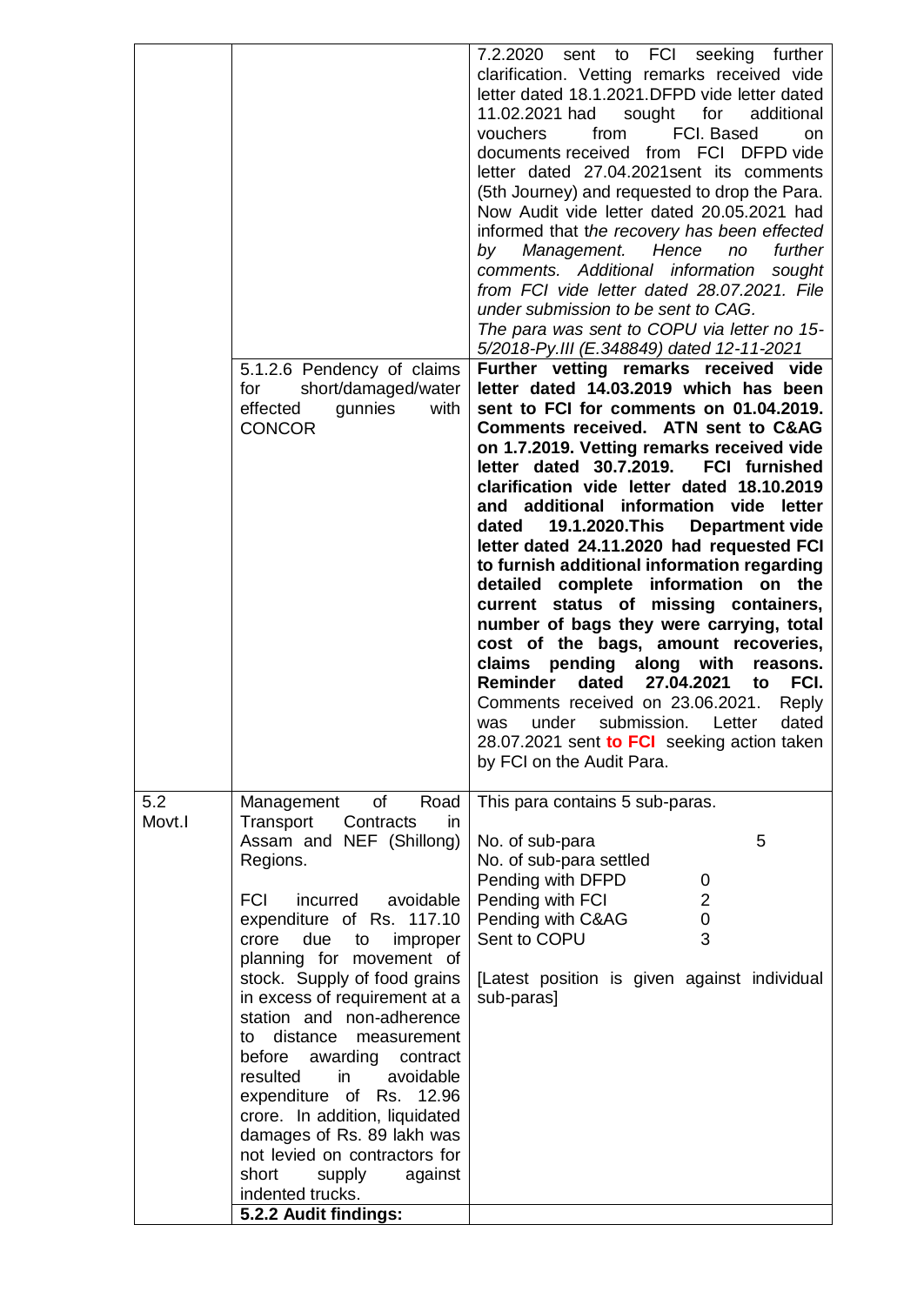|               | 5.2.2.1<br>Avoidable<br>expenditure due to improper<br>planning for movement of<br>stock.                                     | Additional information on reply/comments of<br>FCI in r/o further vetting remarks (5 <sup>th</sup> journey)<br>of Audit has been called for from FCI vide this<br>office letter dated 21.07.2020 which was<br>awaited from FCI. In this regard, a reminder<br>dated 31.08.2020 was sent to FCI.<br>Comments of FCI received vide letter dated<br>12.2.2021. ATN sent to CAG vide letter dated<br>9.3.2021. |
|---------------|-------------------------------------------------------------------------------------------------------------------------------|------------------------------------------------------------------------------------------------------------------------------------------------------------------------------------------------------------------------------------------------------------------------------------------------------------------------------------------------------------------------------------------------------------|
|               | 5.2.2.2<br>Transportation<br>of<br>of<br>foodgrains<br>in<br>excess<br>requirement at a higher rate                           | ATN sent to COPU vide O.M. No.8-1/2017-<br>M.I dated 6-8-2021.                                                                                                                                                                                                                                                                                                                                             |
|               | 5.2.2.3 Non levy of liquidated<br>damages                                                                                     | This office requested FCI to furnish its reply/<br>comments on further vetting remarks of Audit<br>which was awaited from FCI.<br>Comments of FCI was received, file under<br>process for sending the reply to COPU.                                                                                                                                                                                       |
|               | 5.2.2.4 Lack of monitoring of<br>movement of trucks                                                                           | ATN sent to COPU vide O.M. No.8-1/2017-<br>M.I dated 6-8-2021.                                                                                                                                                                                                                                                                                                                                             |
|               | 5.2.2.5 Excess payment due<br>non-adherence<br>to<br>to<br>distance<br>measurement<br>clause<br>of<br>Model<br>Tender<br>Form | ATN sent to COPU vide O.M. No.8-1/2017-<br>M.I dated 6-8-2021.                                                                                                                                                                                                                                                                                                                                             |
| 5.4<br>FC A/c | of<br>Irregular<br>payment<br>Guarantee Fee Charges.                                                                          | C&AG<br><b>ATN</b><br>vide<br>letter dated<br>sent to<br>13.8.2019.<br>Vetting remarks received vide<br>letter dated 4.9.2019. Reminder issued to<br>FCI on 11.08.2021<br>Response<br>from FCI received<br>as<br>on<br>01.09.2021<br>(DF&PD)                                                                                                                                                               |
| 5.6<br>FC A/c | Irregular payment of custody<br>and Maintenance Charges                                                                       | Copy of the para sent to FCI vide letter dated<br>23.4.2018 for furnishing ATN/reply. FCI<br>furnished reply vide e-mail dated 8.5.2018.<br>letter dated<br>ATN<br>sent to C&AG<br>vide<br>20.07.2018. Reminder<br>sent to CAG on<br>26.03.2021                                                                                                                                                            |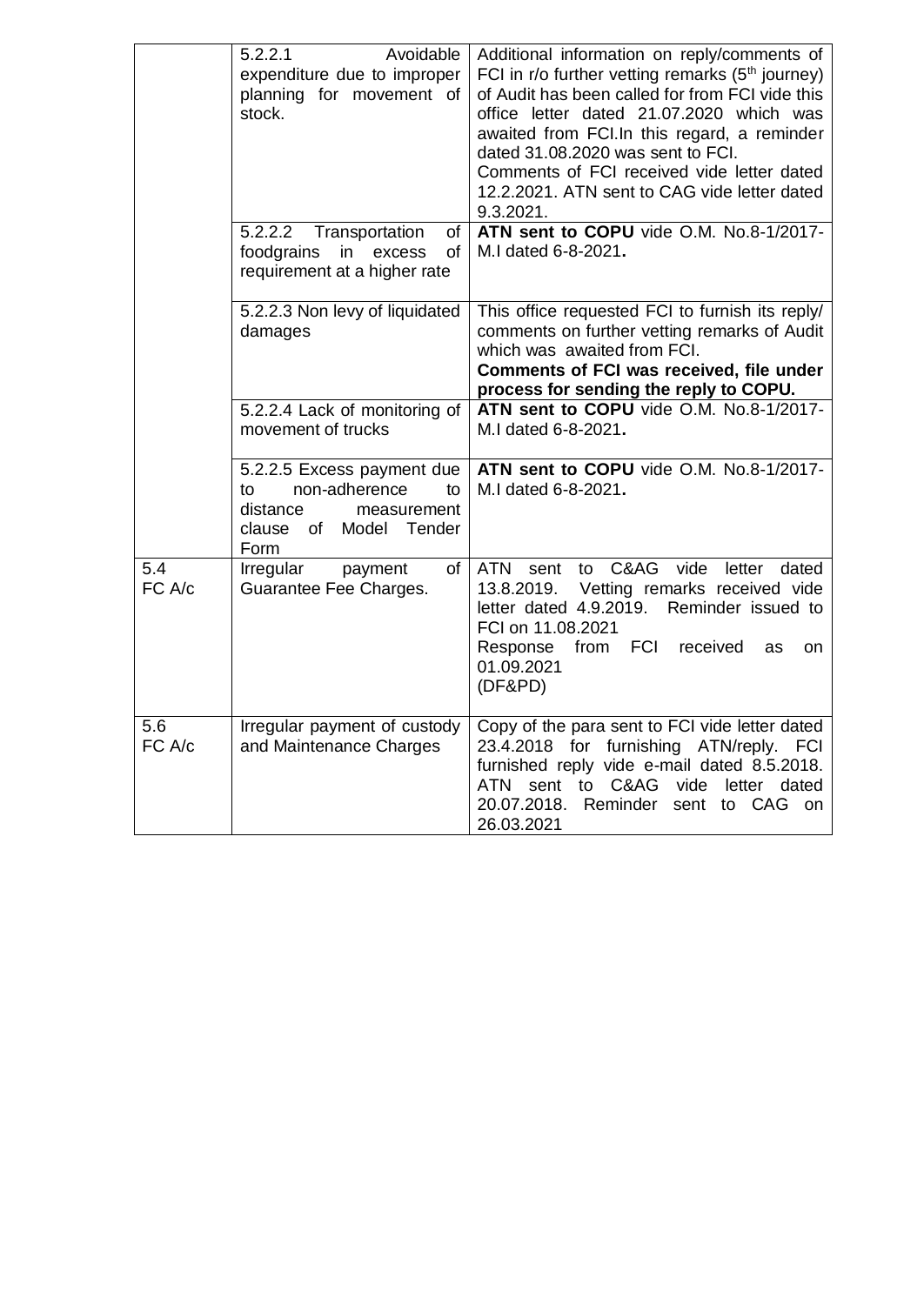| Para<br>No.<br><b>Division</b><br>$\prime$ | Subject & Gist of the<br>Objection                                                                                                                                                                                                                                                                                                                                                                       | Present status reported by the<br><b>Programme Division</b>                                                                                                                                                                                                                                                                                                                                          |
|--------------------------------------------|----------------------------------------------------------------------------------------------------------------------------------------------------------------------------------------------------------------------------------------------------------------------------------------------------------------------------------------------------------------------------------------------------------|------------------------------------------------------------------------------------------------------------------------------------------------------------------------------------------------------------------------------------------------------------------------------------------------------------------------------------------------------------------------------------------------------|
| <b>Section</b><br>4.1<br>Movt.I            | availment<br><b>Non</b><br>of<br>concessional railways freight<br>Food Corporation of India<br>did not execute movement<br>of<br>plan<br>food<br>grains<br>transportation as<br>intended<br>which<br>resulted<br>in<br>non<br>availment<br>the<br>of<br>concessional railway freight<br>amounting to `35.96 crore.                                                                                       | Selected by the Public Accounts Committee<br>(2021-22) for examination during the year<br>Background Note sentto Lok<br>2021-22.<br>Sabha secretariat vide O.M. dated 9.7.2021.<br>ATN is yet to sent to CAG.                                                                                                                                                                                        |
| 4.2<br>FC-II                               | Avoidable expenditure due<br>inordinate<br>delay<br>in<br>to<br>finalisation of Handling and<br><b>Transport Contract</b><br>Despite<br>operational<br>exigencies,<br>delay<br>in<br>finalisation<br>of<br>ad<br>hoc<br>handling<br>transport<br>and<br>contract<br>resulted<br>in<br>avoidable<br>expenditure<br>of<br>Rs.20.69<br>crore towards<br>carry-over charges to State<br>Government Agencies. | Selected by the Public Accounts Committee<br>(2021-22) for examination during the year<br>Background Note sentto Lok<br>2021-22.<br>Sabha secretariat vide O.M. dated 12.7.2021.<br><b>ATN</b><br><b>CAG</b><br>vide<br>letter<br>sent<br>to<br>No.15(Audit)/1/2020/Py.II dated 2.8.2021.<br>FCI comments/reply on the vetting remarks of<br>audit para was received. File under process.<br>(DF&PD) |
| 4.3<br>FC A/cs                             | inadmissible<br>Payment<br>of<br>carry-over charges<br>Payment<br>of<br>inadmissible<br>charges<br>of<br>carry-over<br>Rs.7.05<br>crore<br>in<br>contravention of orders of<br>Ministry. When this<br>was<br>pointed out by Audit, FCI<br>recovered ` 5.83 crore                                                                                                                                         | As per FCI letter No. Procll26(34)/2020/66<br>DATED 05.02.2021 the entire recovery has<br>been made &ATN was sent to CAG dated<br>17.01.2022                                                                                                                                                                                                                                                         |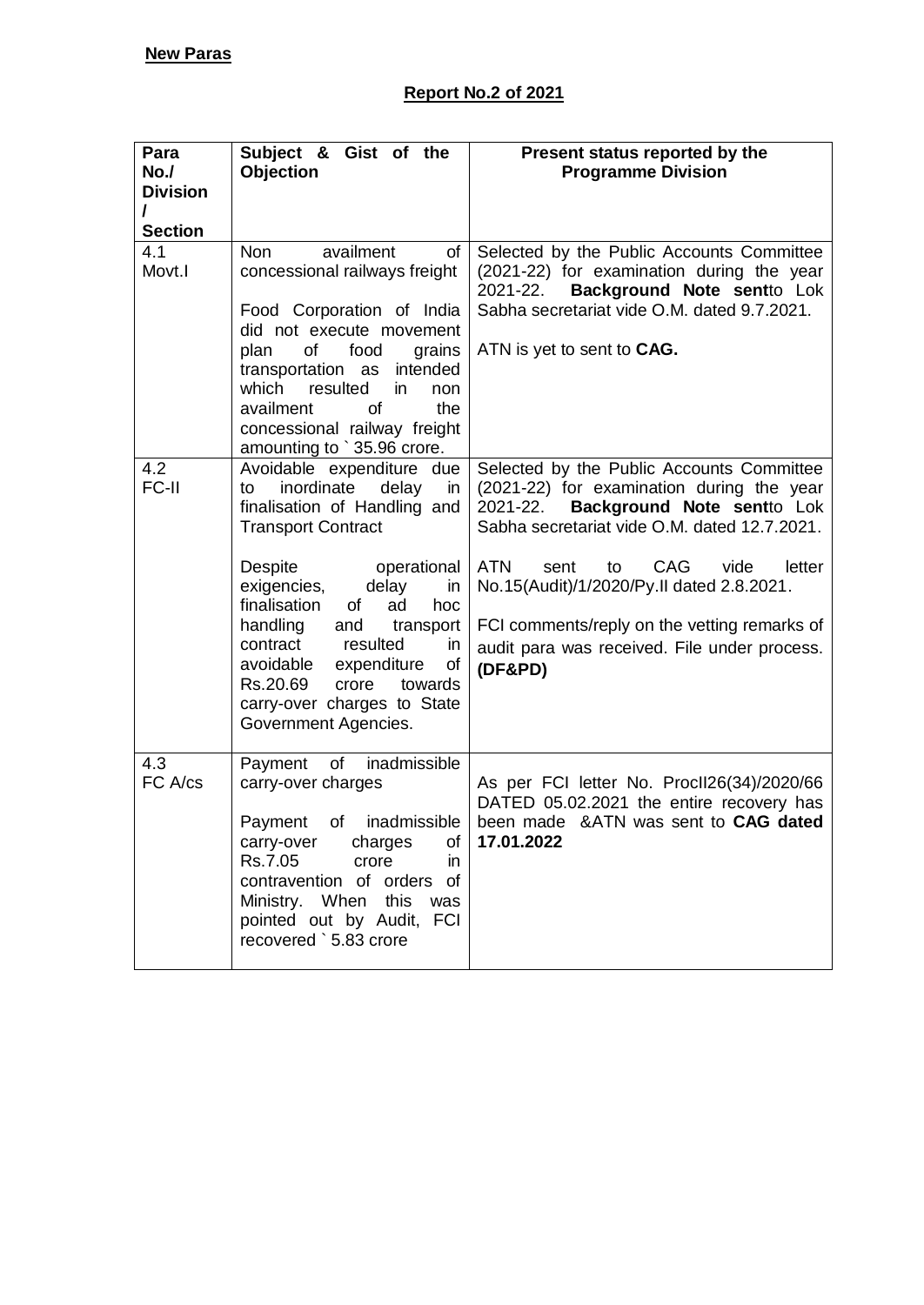| Para<br>No.<br><b>Division</b><br>$\prime$ | <b>Subject &amp; Gist of the Objection</b>                                                                                                                                                         | Present status reported by the<br><b>Programme Division</b>                                                                                                                                                                                                                                                                                                                                                                                                                                                                                                                                                                                                                                                                                                                                                                |
|--------------------------------------------|----------------------------------------------------------------------------------------------------------------------------------------------------------------------------------------------------|----------------------------------------------------------------------------------------------------------------------------------------------------------------------------------------------------------------------------------------------------------------------------------------------------------------------------------------------------------------------------------------------------------------------------------------------------------------------------------------------------------------------------------------------------------------------------------------------------------------------------------------------------------------------------------------------------------------------------------------------------------------------------------------------------------------------------|
| <b>Section</b><br>5.1<br><b>IMPEX</b>      | <b>Export of wheat</b>                                                                                                                                                                             | The para contains 14 sub-paras.<br>Present status:<br>Settled/sent to COPU 10<br>Pending with FCI<br>4                                                                                                                                                                                                                                                                                                                                                                                                                                                                                                                                                                                                                                                                                                                     |
|                                            | 5.1.2.1 Deficiencies<br>tendering<br>in<br>process                                                                                                                                                 |                                                                                                                                                                                                                                                                                                                                                                                                                                                                                                                                                                                                                                                                                                                                                                                                                            |
|                                            | (a) Prequalification criteria changed<br>after NIT resulting in restricted<br>competition                                                                                                          | ATN sent to COPU vide letter dated<br>22.11.2019.                                                                                                                                                                                                                                                                                                                                                                                                                                                                                                                                                                                                                                                                                                                                                                          |
|                                            | (b) Insufficient time<br>allowed<br>for<br>submission of tender, in violation<br>of Central Vigilance Commission<br>(CVC) guidelines.                                                              | ATN sent to COPU vide letter dated<br>28.08.2020                                                                                                                                                                                                                                                                                                                                                                                                                                                                                                                                                                                                                                                                                                                                                                           |
|                                            | 5.1.2.2 Inefficiencies<br>in<br>port<br>operations                                                                                                                                                 |                                                                                                                                                                                                                                                                                                                                                                                                                                                                                                                                                                                                                                                                                                                                                                                                                            |
|                                            | (a) Non comparison of rate offered<br>at different ports                                                                                                                                           | ATN sent to COPU vide letter dated<br>28.08.2020                                                                                                                                                                                                                                                                                                                                                                                                                                                                                                                                                                                                                                                                                                                                                                           |
|                                            | (b) Higher rate charges by Clearing<br>and Handling Agents (CHAs) at<br>private ports                                                                                                              | ATN sent to COPU vide letter dated<br>22.11.2019.                                                                                                                                                                                                                                                                                                                                                                                                                                                                                                                                                                                                                                                                                                                                                                          |
|                                            | (c) Avoidable<br>expenditure<br>οf<br>Rs.27.67 core due to bulking of<br>finalization<br>before<br>stock<br>Ωf<br>tenders and payment to H&T for<br>its transport back to various<br>depots by FCI | ATN sent to COPU vide letter dated<br>28.08.2020                                                                                                                                                                                                                                                                                                                                                                                                                                                                                                                                                                                                                                                                                                                                                                           |
|                                            | 5.1.2.3 Weakness in Monitoring<br>(a) Excess payment of Rs.6.22 crore<br>on account of application of wrong<br>clause                                                                              | ATN sent to COPU vide letter dated<br>28.08.2020                                                                                                                                                                                                                                                                                                                                                                                                                                                                                                                                                                                                                                                                                                                                                                           |
|                                            | (b) Claims receivable from PSUs in<br>respect of Phase I and II of<br>exports                                                                                                                      | $1^{\rm st}$<br>Meeting under<br>AMRCD<br>procedure held on 22 <sup>nd</sup> May, 2020.<br>The Committee decided that before<br>arriving at any decision by the<br>Committee, both parties have to<br>hold meeting at various level to<br>discuss their claims and counter<br>claims, so as to arrive at logical<br>conclusion.<br>FCI informed that meeting of CMDs<br>was held on 25.06.2020 under<br>proceedings of AMRCD, during the<br>meeting MMTC informed<br>that<br>records are at various Regional<br>offices and due to COVID lockdown<br>larger time frame is required for<br>responding to the counterclaims of<br>FCI therefore meeting was held on<br>dated<br>31.07.2020 followed<br>by<br>17.09.2020 for reconciliation<br>0f<br>claims and counter claims. The next<br>meeting in the matter was held on |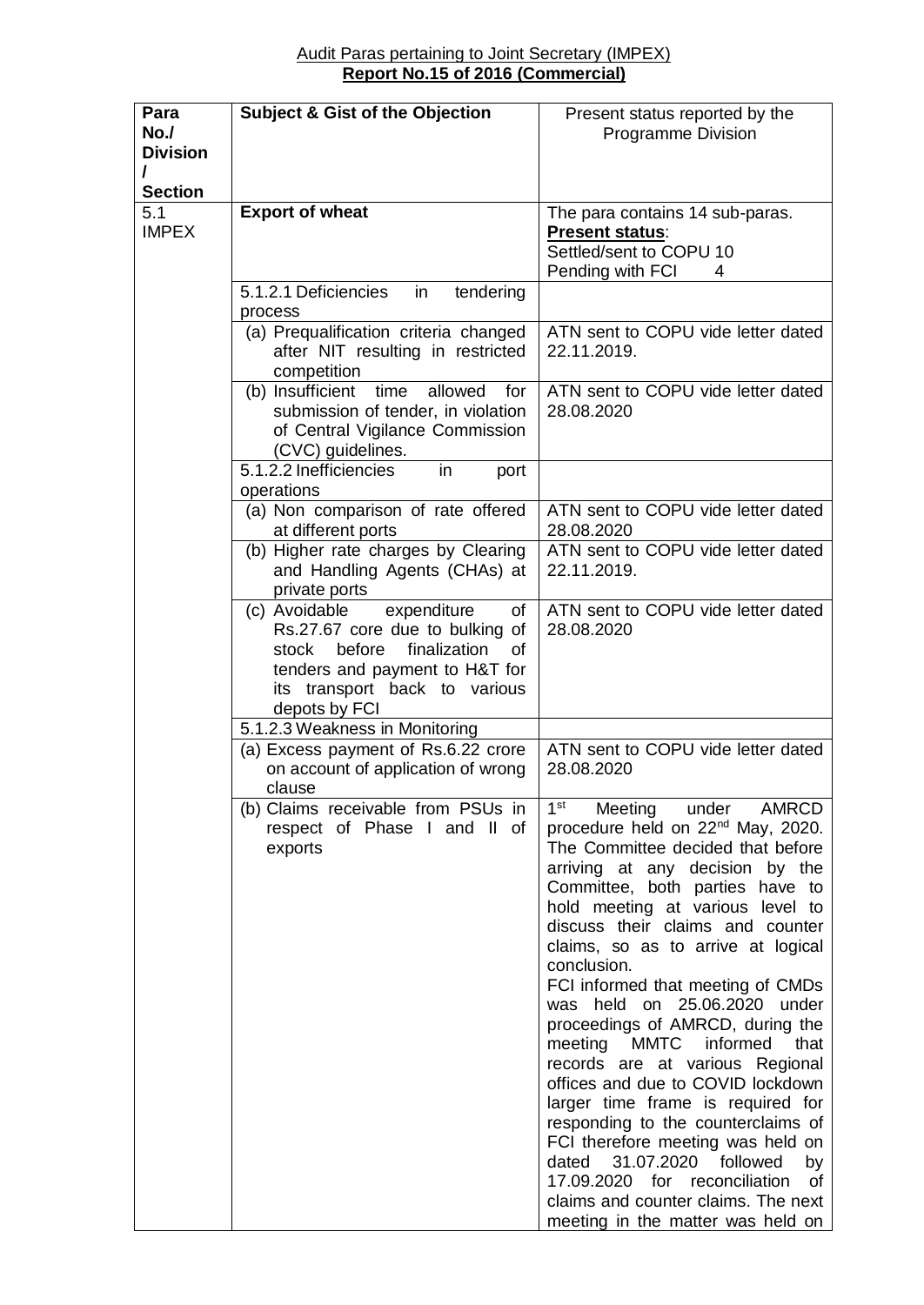|                                                                                            | 13.10.2020. It was decided in the<br>meeting that both MMTC and FCI<br>will make effort to arrive at logical<br>conclusion and in case, any claim of<br>FCI/ MMTC is still unsettled, the<br>same will be placed before the<br>AMRCD<br>committee<br>for<br>final<br>decision. It was mutually decided<br>that the next meeting shall be held<br>at suitable date after consulting<br>each other.                                                                                                                                                                                                                                                                                                             |
|--------------------------------------------------------------------------------------------|---------------------------------------------------------------------------------------------------------------------------------------------------------------------------------------------------------------------------------------------------------------------------------------------------------------------------------------------------------------------------------------------------------------------------------------------------------------------------------------------------------------------------------------------------------------------------------------------------------------------------------------------------------------------------------------------------------------|
|                                                                                            | Both FCI and MMTC is requested to<br>sit together to furnish a timeline to<br>complete the reconciliation process<br>so that the proceedings in terms of<br>AMRCD could be completed in a<br>time bound manner (letter dated 3rd<br>Dec., 2020). A reminder has been                                                                                                                                                                                                                                                                                                                                                                                                                                          |
|                                                                                            | sent to FCI.<br>With regard to Service tax refund<br>issue, 2 meetings were convened<br>with FCI. FCI has been requested to<br>furnish the copies of the appeal filed<br>by CPSUs with<br>Service<br>Tax<br>authorities. No response received<br>from FCI. FCI has been reminded<br>vide letter dated 1.3.2021. FCI take<br>up matter with ED (South) and<br>requested for furnishing their inputs<br>by 30 <sup>th</sup> September, 2021.<br>The<br>matter was examined<br>by<br>JS(Impex) with officers of FCI and<br>FCI is directed to make more<br>strenuous efforts in the matter. FCI<br>was also directed to take up the<br>matter at higher level.<br>informed<br><b>FCI</b><br>that<br>they<br>have |
|                                                                                            | requested for meeting to MMTC but<br>MMTC is not responding.<br>FCI replied on 31.08.2021 (DF&PD)<br>DO -<br>from<br>Secretary<br>(FPD)<br>to                                                                                                                                                                                                                                                                                                                                                                                                                                                                                                                                                                 |
|                                                                                            | Commerce<br>Secretary<br>sent<br>for<br>expediting the matter.                                                                                                                                                                                                                                                                                                                                                                                                                                                                                                                                                                                                                                                |
| (c) Non receipt of Service tax refund<br>of Rs.20.09<br>from<br>crore<br>the<br>CPSUs.     | -do-                                                                                                                                                                                                                                                                                                                                                                                                                                                                                                                                                                                                                                                                                                          |
| (d) Withholding<br>sale<br>of<br>export<br>realization of Rs.60.99 crore by<br><b>MMTC</b> | -do-                                                                                                                                                                                                                                                                                                                                                                                                                                                                                                                                                                                                                                                                                                          |
| (e) Short receipt of dispatch money                                                        | ATN sent to COPU vide letter dated<br>28.08.2020                                                                                                                                                                                                                                                                                                                                                                                                                                                                                                                                                                                                                                                              |
| (f) Loss of Rs.4.46 crore due to<br>cancellation of shipment                               | FCI has been directed to resolve to<br>through<br>holding<br>the<br>the<br>issue<br>with<br>meetings<br>the<br>concerned<br>stakeholders in a month's time.<br>FCI informed that for settlement of<br>claims with STC a meeting was held<br>on 9.12.2019 followed by meetings                                                                                                                                                                                                                                                                                                                                                                                                                                 |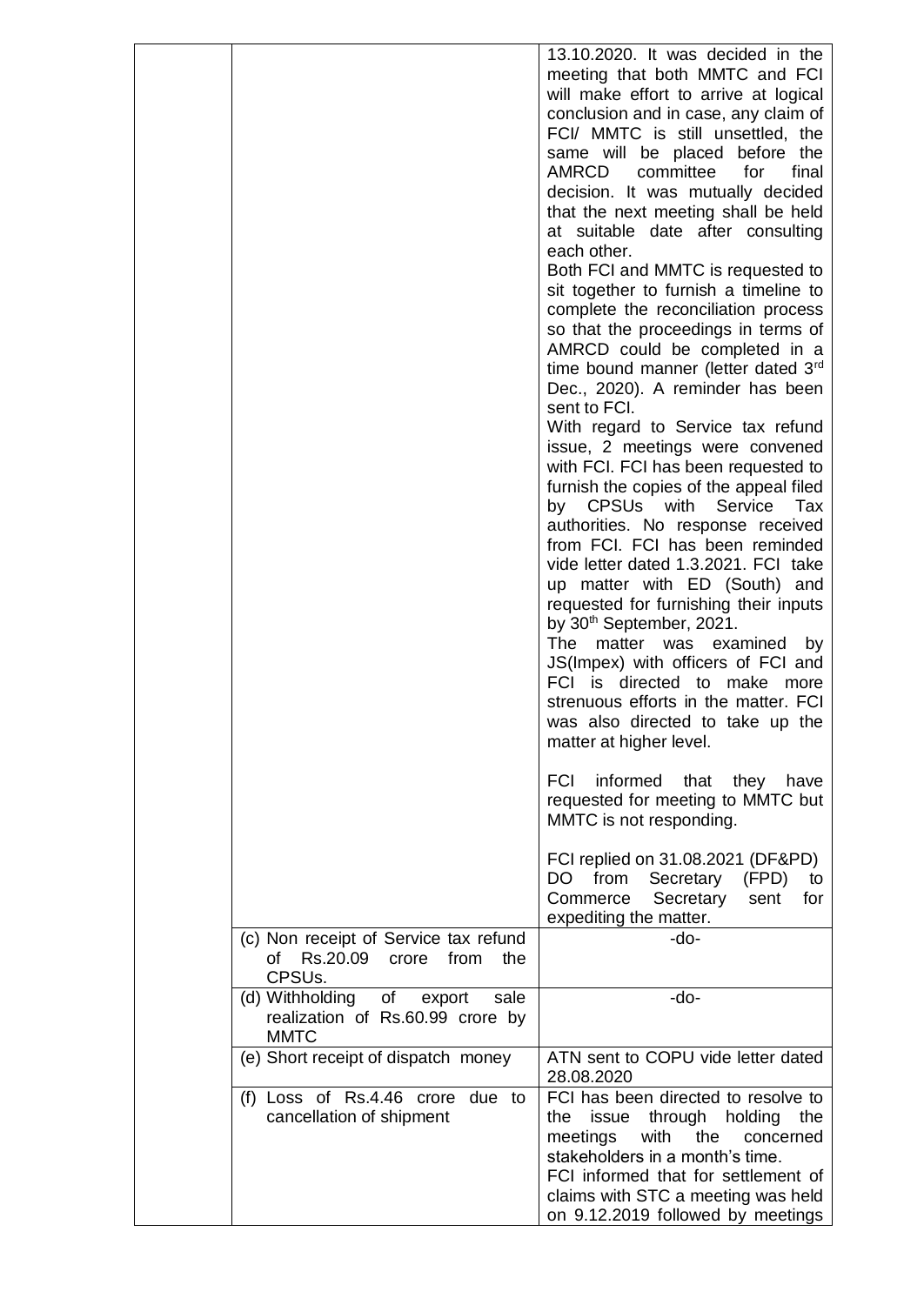|                                                                                                                           | dated 30.7.20 & 20.8.20. For<br>conducting next meeting letter dated<br>05.01.2021 had been sent to STC.<br>Further progress of the case is<br>ascertained from FCI vide letter<br>dated 27th January, 2021 and FCI<br>was reminded on 1.3.2021. A<br>meeting was held<br>the<br>under<br>Chairpersonship of JS(Impex) and<br>FCI is directed to re-examine the<br>issue afresh.<br>FCI informed that they were not |
|---------------------------------------------------------------------------------------------------------------------------|---------------------------------------------------------------------------------------------------------------------------------------------------------------------------------------------------------------------------------------------------------------------------------------------------------------------------------------------------------------------------------------------------------------------|
|                                                                                                                           | getting any response from STC in<br>this matter.                                                                                                                                                                                                                                                                                                                                                                    |
| (g) Reduction in scope of work of<br>CHA without reduction in rate<br>leading to over payment of<br>Rs.5.01 crore         | ATN sent to COPU vide letter dated<br>28.08.2020                                                                                                                                                                                                                                                                                                                                                                    |
| (h) Payment of Rs.8.01 crore<br>to<br>CHAs for work, included in their<br>scope but actually carried out by<br><b>FCI</b> | ATN sent to COPU vide letter dated<br>31.5.2019.                                                                                                                                                                                                                                                                                                                                                                    |
| Non deduction TDS of Rs.10.93<br>(i)<br>commission paid<br>crore<br>to<br>on.<br>CPSUs.                                   | ATN sent to COPU vide letter dated<br>28.08.2020                                                                                                                                                                                                                                                                                                                                                                    |

\* \* \* \*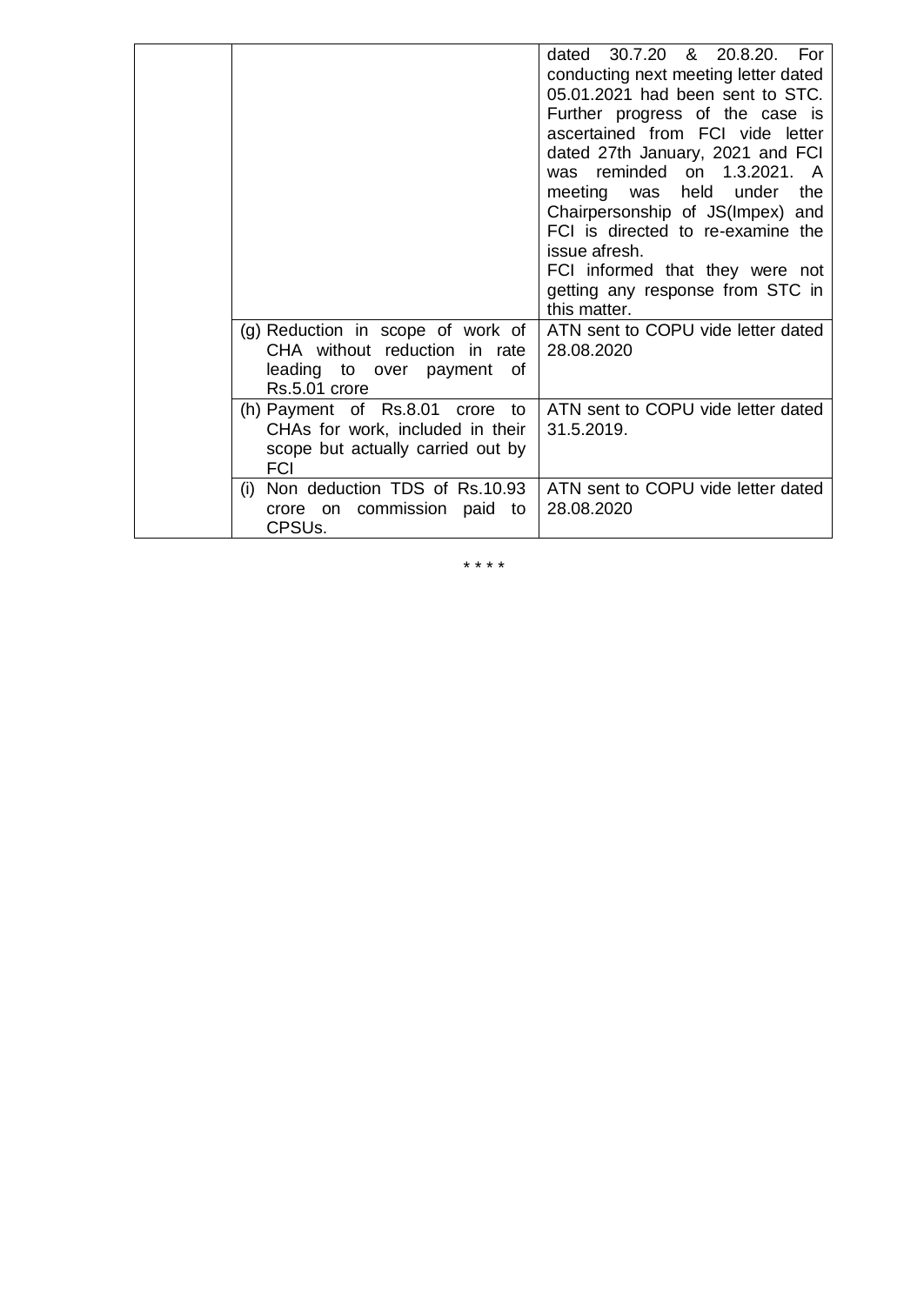#### **Report No.31 of 2015 Procurement and Milling of paddy procured for the Central Pool**

| Para No.              | Subject & Gist of the Objection                                                                                                                                                                                                                                    | Present status reported by the<br><b>Programme Division</b>                                                                                                                                                                                                                                                                                                                                                                                                |
|-----------------------|--------------------------------------------------------------------------------------------------------------------------------------------------------------------------------------------------------------------------------------------------------------------|------------------------------------------------------------------------------------------------------------------------------------------------------------------------------------------------------------------------------------------------------------------------------------------------------------------------------------------------------------------------------------------------------------------------------------------------------------|
|                       | (MLC)<br>Mandi Labour Charges<br><b>Handling Charges</b>                                                                                                                                                                                                           |                                                                                                                                                                                                                                                                                                                                                                                                                                                            |
| $\overline{2}.1.1(a)$ | Irregular payment of Rs.194.23 crore<br>Mandi Labour Charges to rice millers<br>for supply of Levy Rice in Odish a,<br>Bihar and Andhra Pradesh Regions<br>of FCI.                                                                                                 | FC A/c: C&AG sent vetting remarks on<br>15.10.2018. Updates from RO(Odisha)<br>& AP was awaited. Reply from FCI vide<br>letter dated 26.6.2019 stating that<br>updates will be furnished after recovery<br>position received from RO, Odisha and<br>Reminder Issued to FCI on<br>AP.<br>30.9.2019 and 21.10.2019.<br>FCI<br>meeting with FCI official<br>on<br>11.02.2022 and intimated<br>that<br>the<br>matter is under submission with court of<br>A.P. |
| $2.1.1$ (b)           | Excess payment of Rs. 5.91crore to<br><b>State</b><br>Government.<br>the<br>and<br>its<br>agencies<br>due<br>double<br>to<br>reimbursement of elements of MLC<br>on purchase of CMR in FCI, Uttar<br>Pradesh region.                                               | FC Acs: Final ATN sent to COPU<br>(09.12.2020).                                                                                                                                                                                                                                                                                                                                                                                                            |
| 2.1.1(c)              | Excess claim of Rs.6.63 crore as<br>MLC in Uttar Pradesh and Andhra<br>Pradesh.                                                                                                                                                                                    | FC A/c: Vetting remarks received vide<br>letter date 8.7.2019.<br>Para sent to<br>COPU (5.10.2020).                                                                                                                                                                                                                                                                                                                                                        |
| $2.1.1$ (d)           | Irregular payment of Rs.27.33 crore<br>as Handling/ Mandi Labour Charges<br>Andhra<br>Pradesh<br><b>State</b><br>Civil<br>to<br>Supplies Corporation (APSCSC) in<br>respect of paddy stocks purchased<br>by IKP (SHG) Groups under State<br>CMR - (FCI, AP Region) | FC A/cs: ATN sent to C&AG vide letter<br>dated 12.04.2019. Vetting remarks<br>received vide letter date 9.7.2019and<br>forwarded to FCI on 15.6.2021.<br>Reminder dated 06.07.2021<br><b>REPLY AWAITED FROM FCI.</b>                                                                                                                                                                                                                                       |
| $2.1.1$ (e)           | Undue benefit to paddy purchase<br>centers (PPCs) due to irregular<br>release of hamali charges - Rs.8.95<br>crore in Telangana.                                                                                                                                   | FC<br>$A/c$ :<br>Reply<br>received<br>from<br>Telangana. ATN sent to C&AG. Vetting<br>remarks received and forwarded to FCI.<br>Vetting remarks sent to Govt. of<br>Telangana vide letter dated 31.1.2020<br>for comments.<br>FCI sent the reply vide e-mail dated<br>26.07.2021. (DFPD)<br>IInd Reminder on 23.7.20, 16.9.2021,<br>17.01.2022                                                                                                             |
|                       | <b>Gunny Cost and its Depreciation</b>                                                                                                                                                                                                                             |                                                                                                                                                                                                                                                                                                                                                                                                                                                            |
| $2.1.2$ (a)           | Non-recovery of Rs.131.23<br>crore<br>towards cost of gunnies from SGAs<br>in Uttar Pradesh.                                                                                                                                                                       | FC A/c: Vetting remarks received and<br>forwarded to FCI.<br>3 <sup>RD</sup><br>Journey comments<br>recd<br>on<br>10.12.2021. Forwarded to<br>U.P.<br>on.<br>dated 24.12.2021 (DFPD)                                                                                                                                                                                                                                                                       |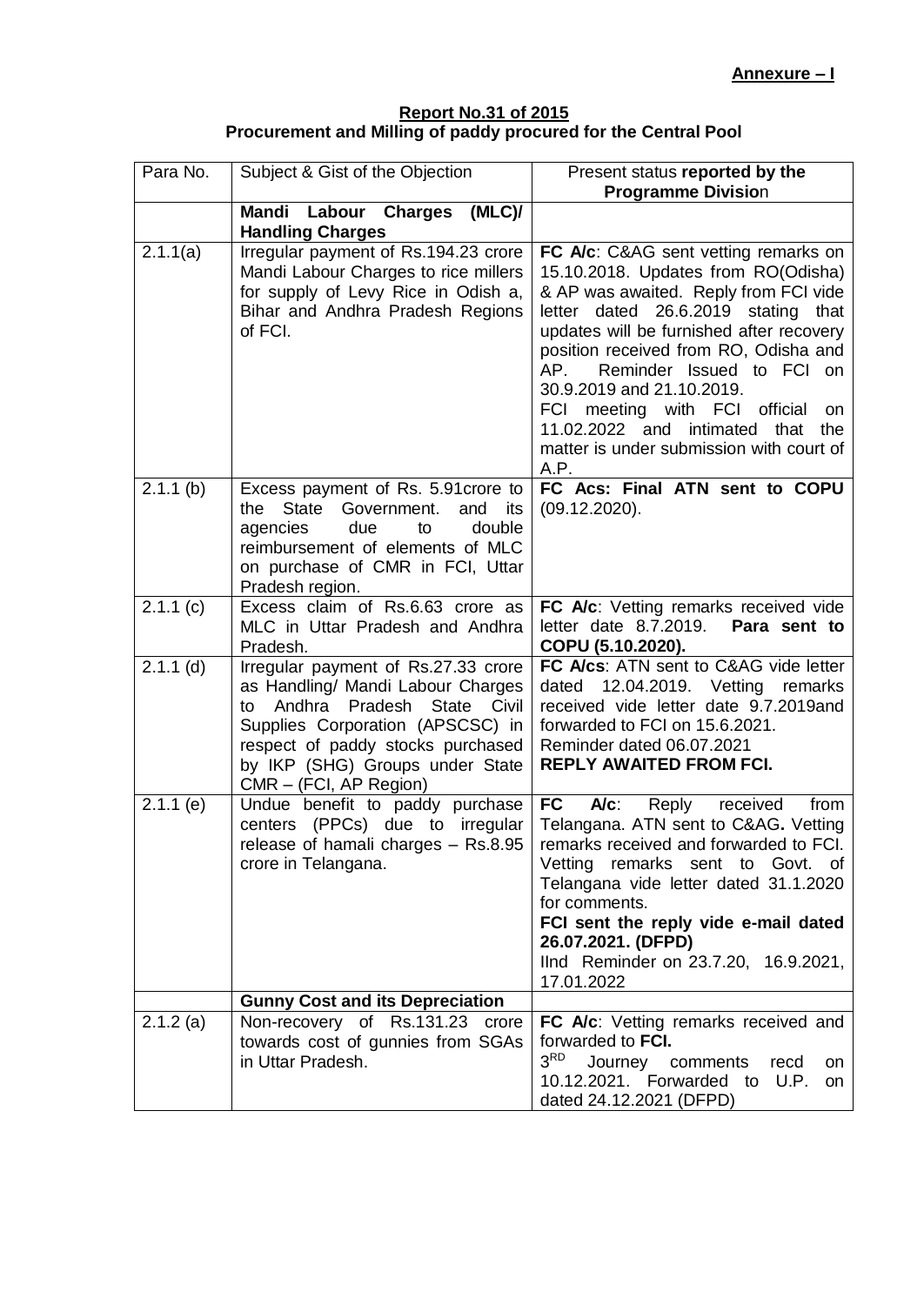| $2.1.2$ (b) | Loss of Rs.47.58 crore due to non-<br>recovery of gunnies from defaulter<br>millers in Bihar.                                                                          | FC A/c: Updates from FCI received and<br>ATN sent to C&AG vide letter dated<br>(2 <sup>nd</sup><br>journey). Vetting<br>12.04.2019<br>remarks received vide letter dated<br>17.2.2020.<br>Reply from FCI was awaited. Reminder<br>issued on 8.3.2021.                                                                                                                                                                                                |
|-------------|------------------------------------------------------------------------------------------------------------------------------------------------------------------------|------------------------------------------------------------------------------------------------------------------------------------------------------------------------------------------------------------------------------------------------------------------------------------------------------------------------------------------------------------------------------------------------------------------------------------------------------|
| 2.1.2(c)    | Avoidable expenditure of Rs.174.62<br>crore on gunny depreciation in<br>Punjab, Haryana, Bihar and Andhra<br>Pradesh Regions of FCI.                                   | FC Acs: Final ATN sent to COPU<br>(09.12.2020).                                                                                                                                                                                                                                                                                                                                                                                                      |
| 2.1.2(d)    | Non-recovery<br>of<br>gunny<br>cost<br>amounting to Rs.2.30 crore from the<br>private rice millers in FCI, Bihar<br>Region.                                            | FC A/c: ATN sent to C&AG vide letter<br>dated 12.04.2019. Vetting<br>remarks<br>received vide letter dated 9.7.2 and<br>forwarded to FCI on 29.7.2019. Fresh<br>comments/reply has not been received<br>so far (the para to be sent to COPU).<br>E-mail sent to FCI on 20.7.20 for fresh<br>comments. IFD concurred the ATN on<br>17.12.2020 (to be sent to CAG)<br>Reminder dated 13.07.2021<br><b>REPLY AWAITED FROM FCI.</b>                      |
| 2.1.2(e)    | Extra expenditure of Rs.6.34 crore<br>due to non-revision of value cut on<br>supply underweight gunnies in FCI,<br>Punjab and Haryana Region.                          | FC A/c: Vetting remarks received and<br>forwarded to FCI. Reminder mail sent<br>on 27.7.2020.<br>FCI sent the reply vide e-mail dated<br>26.07.2021 Journey reply send to<br>CAG on dated 02.01.2021 reminder<br>17.08.2021, 03.09.2021.<br>CAG vetting remarks received on dated<br>21.09.2021. File under submission for<br>sending to COPU. Integrated Finance<br>Division gave concurrence on 21.10.<br>2021<br>Sent to COPU on dated 14.01.2022 |
| 2.1.2(f)    | Avoidable expenditure of Rs.66.14<br>crore due to excess fixation of gunny<br>cost for levy and CMR with reference<br>to DGS&D rates in FCI, Andhra<br>Pradesh Region. | Py.III: ATN sent to C&AG on 1.7.2019<br>(3 <sup>rd</sup> Journey). Vetting remarks received<br>vide letter dated 23.7.2019. Final ATN<br>sent to COPU on 26.6.2020.                                                                                                                                                                                                                                                                                  |
| 2.1.2(g)    | Extra expenditure of Rs.40.80 crore<br>on internal transportation on gunny<br>bales in Odisha & Chhattisgarh<br>regions of FCI and Government of<br>Chhattisgarh.      | FC A/c:ATN sent to C&AG vide letter<br>16.8.2019. Further<br>dated<br>vetting<br>remarks received vide letter dated<br>The para to be sent to<br>25.9.2019.<br>COPU. ATN sent to C&AG vide letter<br>dated 13.01.2021.<br><b>Reminder on 17.08.2021</b><br>Vetting remarks recorded for sending<br>COPU file under submission dated<br>10.09.2021<br><b>COPU</b><br>Para sent<br>dated<br>to<br>on<br>20.10.2021                                     |
| 2.1.3       | Custody and Maintenance Charges<br>(C&M Charges)                                                                                                                       | FC A/c: Vetting remarks received from<br>C&AG vide letter dated 15.10.2018.<br>Reply sent to C&AG vide letter dated<br>12.04.2019. Vetting remarks received<br>vide letter dated 9.7.2019and forwarded<br>29.7.2019.<br><b>FCI</b><br>Fresh<br>on<br>to<br>comments/reply were not received so                                                                                                                                                       |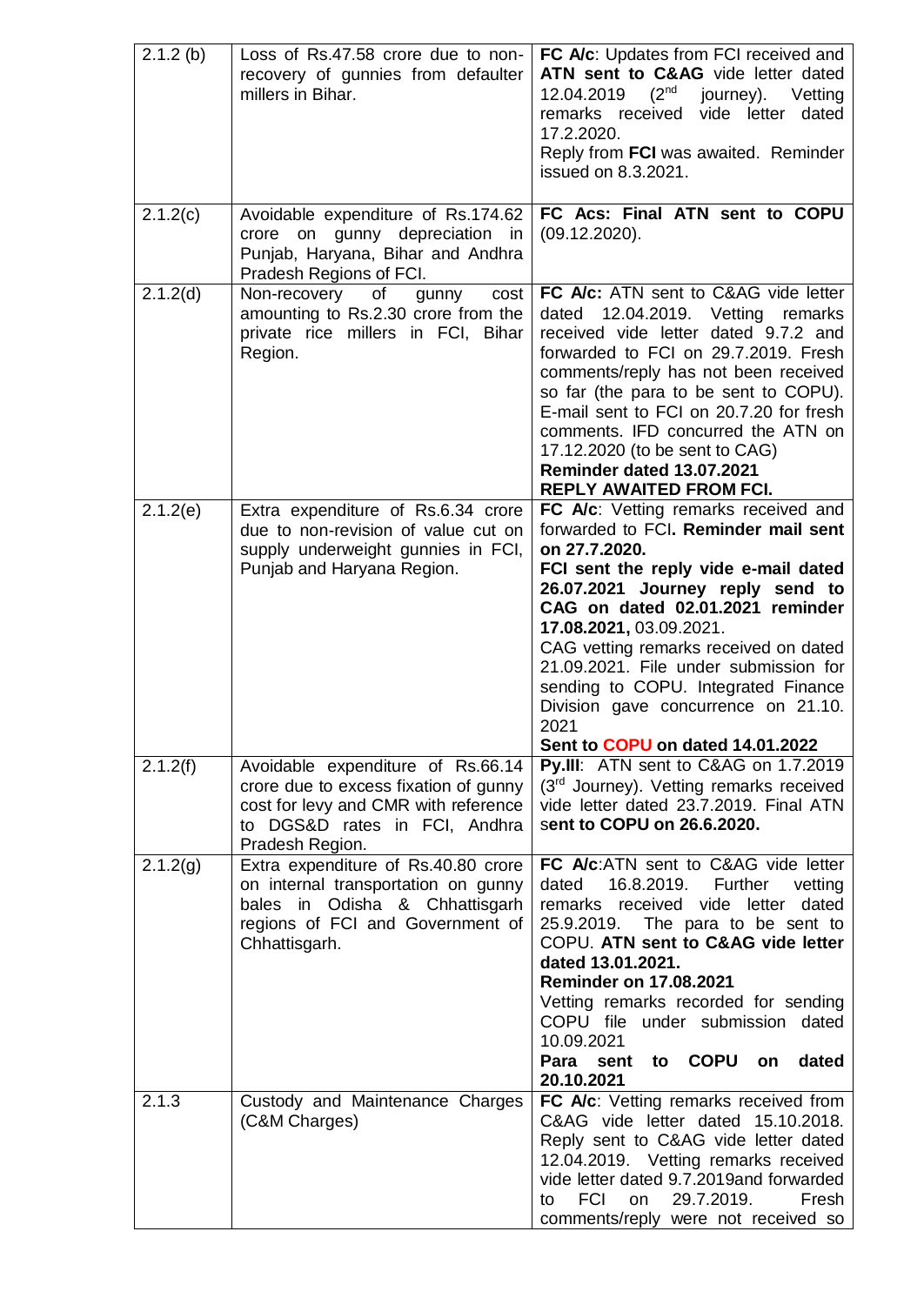|             |                                                                                                                                                                   | far. E-mail sent to FCI on 20.7.20 and<br>14.10.2029 for fresh comments.ATN<br>sent to C&AG (3.3.2021).<br>Reminder<br>dated<br>13.07.2021&<br>11.08.2021                                                                                                                                                                                                                                                                                                                                                                                                                                                                                                                                                                                                   |
|-------------|-------------------------------------------------------------------------------------------------------------------------------------------------------------------|-------------------------------------------------------------------------------------------------------------------------------------------------------------------------------------------------------------------------------------------------------------------------------------------------------------------------------------------------------------------------------------------------------------------------------------------------------------------------------------------------------------------------------------------------------------------------------------------------------------------------------------------------------------------------------------------------------------------------------------------------------------|
| 2.1.4       | Inadmissible<br>draige<br>excess<br>allowance amounting to Rs.952.37<br>crore given to the Millers, SGAs.                                                         | Py.I: ATN sent to C&AG on 6.3.2019.<br>Vetting remarks received vide letter<br>dated 29.3.2019.ATN sent to C&AG<br>vide letter dated 13.1.2021.                                                                                                                                                                                                                                                                                                                                                                                                                                                                                                                                                                                                             |
|             | <b>Transportation Cost</b>                                                                                                                                        |                                                                                                                                                                                                                                                                                                                                                                                                                                                                                                                                                                                                                                                                                                                                                             |
| 2.1.5(a)    | Unjustified lump sum transportation<br>charges of Rs.38.20 crore in FCI,<br>Odisha Region.                                                                        | FC A/c: ATN sent to C&AG on<br>30.05.2019<br>(3rd)<br>journey).<br>Vetting<br>remarks received vide letter<br>dated<br>16.7.2019. ATN was forwarded to PI<br>cell for comments. File has<br>been<br>returned to the Progarmme Division<br>along with the comments of PI Cell.<br><b>Reminder</b><br>Odisha<br>sent<br>to<br>dt.<br>23.2.2021 (DFPD).<br>Reminder dated 27.02.2022                                                                                                                                                                                                                                                                                                                                                                           |
| $2.1.5$ (b) | Irregular part-payments of Rs.7 crore<br>in Nalgonda District of Telangana                                                                                        | FC Acs: Final ATN sent to COPU<br>(09.12.2020).                                                                                                                                                                                                                                                                                                                                                                                                                                                                                                                                                                                                                                                                                                             |
| 2.1.6       | Avoidable<br>of<br>payment<br>interest<br>charges of Rs.31.59 crore to SGAs<br>by Bihar and Andhra Pradesh Region<br>of FCI.                                      | FC A/c: Vetting remarks received from<br>C&AG vide letter dated 15.10.2018.<br>Para circulated to State and FCI on<br>12.12.2018 followed by reminder dated<br>04.01.2019. Reply received from FCI<br>vide<br>dated<br>12.02.2019.<br>e-mail<br>proof in<br>Documentary<br>respect<br>of<br>amount recovered in Bihar region has<br>not received so far. Reminder sent to<br>FCI on 21.10.2109. Mail to FCI for reply<br>on dated 28.7.2020, 28.8.20, 15.10.20<br>and 4.1.21.<br>ATN sent to CAG vide O.M. dated<br>10.3.2021.<br>Reminder<br>sent<br><b>on</b><br>16.07.2021.<br>CAG vetting<br>remarks<br>received for sending the para to COPU<br>22.09.2021. File<br>dated<br>under<br>submission.<br>to COPU<br>dated<br>Para sent<br>on<br>20.10.2021 |
| 2.1.7       | Release of value added tax of<br>Rs.1023.92 crore to Private Rice<br>Millers in<br>contravention of the<br>Gol/GoAP instruction in FCI, Andhra<br>Pradesh Region. | FC Acs: Final ATN sent to COPU<br>(09.12.2020).                                                                                                                                                                                                                                                                                                                                                                                                                                                                                                                                                                                                                                                                                                             |
| 2.1.8       | Irregular payment of Rs.73.70 crore<br>commission to Societies for supply of<br>CMR by SGAs during KMS 2009-10<br>to 2012-13.                                     | <b>FC A/c:</b> Reply received from FCI on<br>26.09.2019 and Reply is not satisfactory<br>and again sent to FCI for fresh and<br>updated comments. Recovery is still<br>pending. updated status required form<br>FCI.Reminder issued<br>to FCI<br>on<br>21.10.2019, 28.7.20, 28.8.20, 14.10.20,<br>2.12.20 4.1.2021.<br>Letter sent to FCI seeking further<br>information (10-08-2021)                                                                                                                                                                                                                                                                                                                                                                       |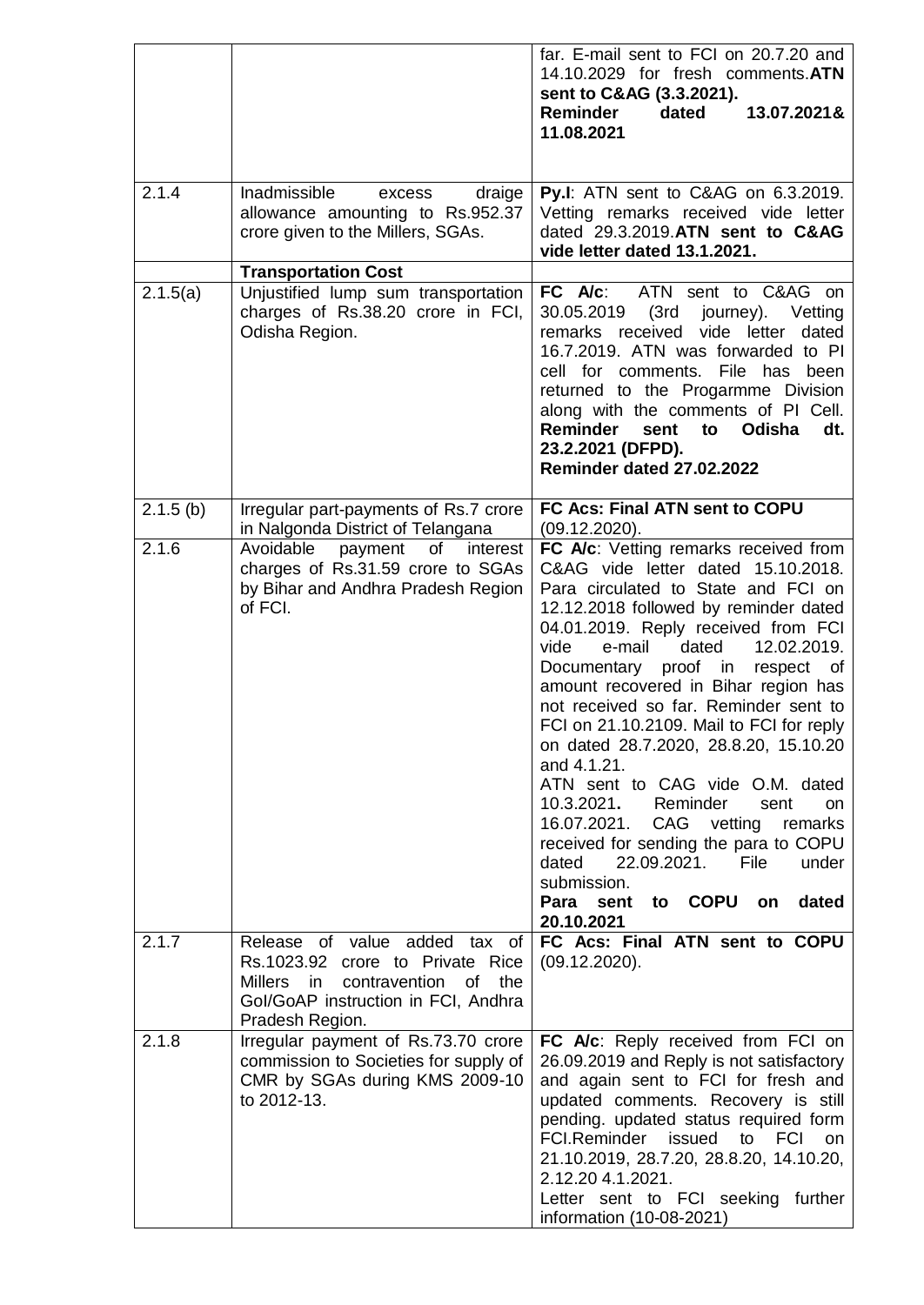|           |                                                                                                                                  | FCI.                                                                                                                                                                                                                                                                                                                      |
|-----------|----------------------------------------------------------------------------------------------------------------------------------|---------------------------------------------------------------------------------------------------------------------------------------------------------------------------------------------------------------------------------------------------------------------------------------------------------------------------|
|           |                                                                                                                                  | Reply sent to CAG file submitted on<br>20.12.2021                                                                                                                                                                                                                                                                         |
| 2.1.9     | No-submission of certificates<br>for                                                                                             | FC A/cs: Final ATN sent to COPU                                                                                                                                                                                                                                                                                           |
|           | payment of Market fee amounting to<br>Rs. 17.09 crore in Andhra Pradesh                                                          | (09.12.2020).                                                                                                                                                                                                                                                                                                             |
|           | and Telengana.                                                                                                                   |                                                                                                                                                                                                                                                                                                                           |
|           | Non-uniformity in fixation of MLC                                                                                                |                                                                                                                                                                                                                                                                                                                           |
|           | and Gunny Cost for CMR and levy<br>operation.                                                                                    |                                                                                                                                                                                                                                                                                                                           |
| 2.1.10(a) | Excess payment of Rs.436.69 crore                                                                                                | FC A/c: ATN sent to C&AG vide letter                                                                                                                                                                                                                                                                                      |
|           | as MLC for CMR in Chhattisgarh,<br>Punjab, Haryana regions of FCI,<br>State Government. of Chhattisgarh<br>and U.P.              | 16.8.2019.<br>dated<br>Further<br>vetting<br>remarks received vide letter dated<br>25.9.2019<br>(3rd journey). E<br>mail<br>issued to FCI on dated<br>reminder<br>30.7.20, 28.8.20 & 15.10.20, 4.1.2021.<br>FCI sent the reply vide e-mail dated<br>26.07.2021.<br>Letter to FCI under submission.<br>(DFPD)<br>10.8.2021 |
| 2.1.10(b) | Different rates of gunny cost for CMR                                                                                            | FC Acs: Final ATN sent to COPU                                                                                                                                                                                                                                                                                            |
|           | and levy rice resulted in extra                                                                                                  | (09.12.2020).                                                                                                                                                                                                                                                                                                             |
|           | expenditure of Rs.42.27<br>crore -<br>Bihar, Odisha, U.P. and Andhra                                                             |                                                                                                                                                                                                                                                                                                                           |
|           | Pradesh regions of FCI.                                                                                                          |                                                                                                                                                                                                                                                                                                                           |
| 3.1       | Extra expenditure of Rs.256.73 crore                                                                                             | <b>ATN</b><br><b>Final</b><br><b>COPU</b><br>Py.<br>sent<br>to                                                                                                                                                                                                                                                            |
|           | due to shortfall in achievement of<br>procurement targets of paddy by FCI                                                        | (14.12.2020)                                                                                                                                                                                                                                                                                                              |
|           | in Punjab and Haryana.                                                                                                           |                                                                                                                                                                                                                                                                                                                           |
| 3.2.1     | Doubts about the authenticity of MSP<br>payment.                                                                                 | Final ATN sent to COPU<br>Py.<br>(31.03.2021).                                                                                                                                                                                                                                                                            |
| 3.2.2     | MSP certificates for paddy worth<br>Rs.17985.49 crore not obtained in<br>Telangana, Andhra Pradesh, U.P.,<br>Punjab and Haryana. | <b>Py.I:</b> Updated ATN sent to C&AG vide<br>letter dated 27.12.2018 ( $2nd$ time). Reply<br>received from C&AG vide letter dated<br>31.5.2019. No further comments. (In<br>respect of UP para was closed by<br>Audit)                                                                                                   |
|           |                                                                                                                                  | Reply awaited from state Govt. to<br>process for sending it COPU. Reminder<br>issued on 20.01.2021, 15.02.2021,<br>03.03.2021, 12.04.2021, 05.05.2021,<br>24.05.2021,06.07.2021.                                                                                                                                          |
|           |                                                                                                                                  | FCI sent the reply vide e-mail dated<br>26.07.2021 (DFPD)<br>Reply awaited from state Govt. and FCI.<br>Reminder issued on 15.09.2021 and<br>27.01.2022                                                                                                                                                                   |
| 3.2.3     | Irregular mode of MSP payment by                                                                                                 | FC Acs: Final ATN sent to COPU                                                                                                                                                                                                                                                                                            |
|           | SGAs/FCI.<br>Deficiencies in quality of procured                                                                                 | (09.12.2020).                                                                                                                                                                                                                                                                                                             |
|           | paddy:                                                                                                                           |                                                                                                                                                                                                                                                                                                                           |
| 3.3.1     | <b>Non-Compliance of PFA standards</b>                                                                                           | Py-I: ATN sent to CAG on 27.08.2018                                                                                                                                                                                                                                                                                       |
|           | in Punjab and Haryana region of<br>FCI.                                                                                          | (2 <sup>nd</sup> time) Vetting remarks received from<br>C&AG vide letter dated 15.10.2018.                                                                                                                                                                                                                                |
|           |                                                                                                                                  | Para has been circulated to State                                                                                                                                                                                                                                                                                         |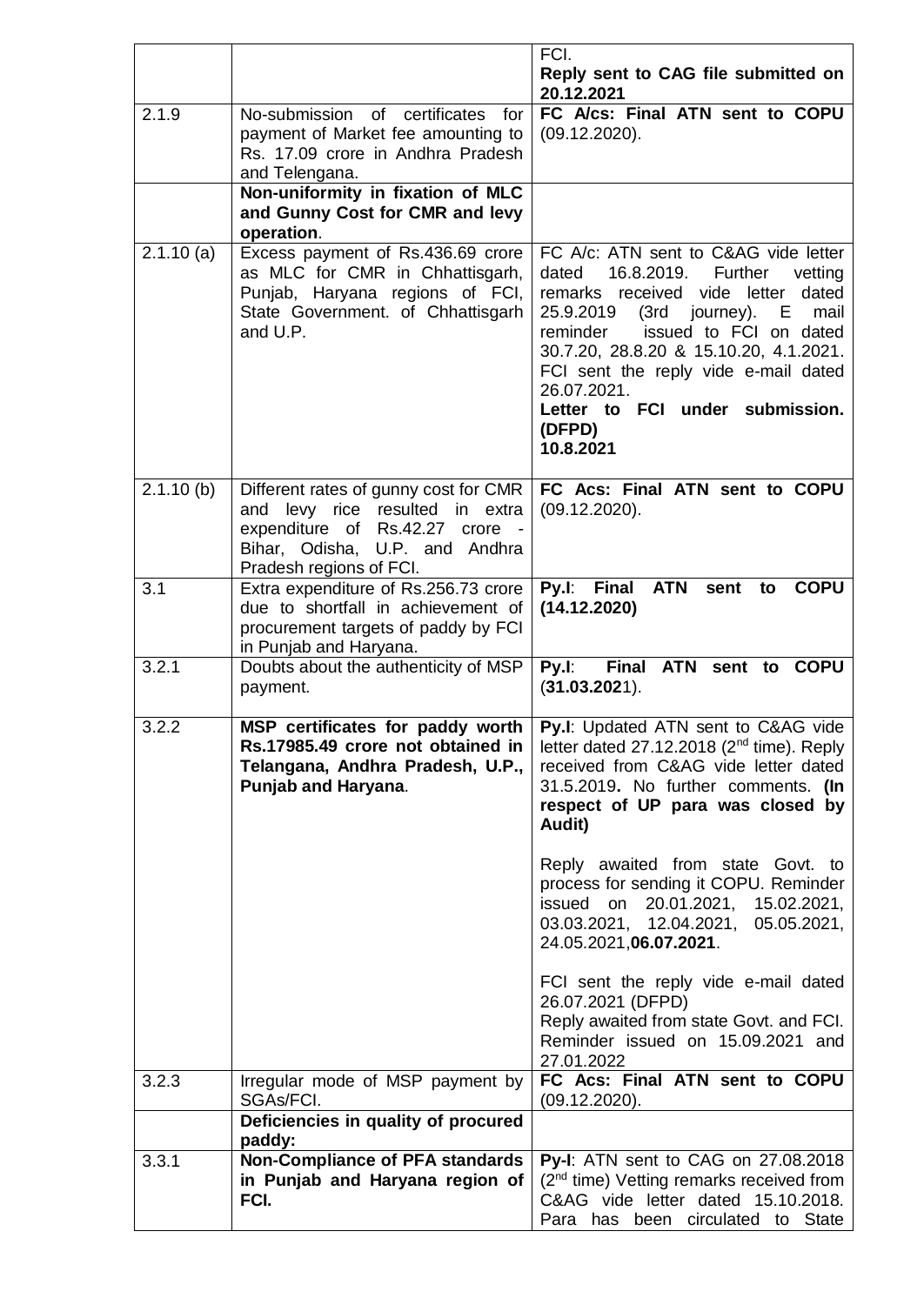|       |                                                                                                                                                                                                  | Government fo Punjab, Haryana & QC<br>Division, FCI 03.12.2018 to prepare<br>ATN and a reminder has also been<br>issued on 22.01.2019,8th May 2019&<br>20.09.2019 & 04.11.2019, 29.07.2020<br>but the reply was still awaited. QC<br>Division, FCI furnished their reply.<br>Reminder issued on<br>17.09.2020,<br>03.12.2020, 22.01.2021, 15.2.2021,<br>3.3.2021, 12.04.2021, 05.05.2021,<br>24.05.2021, 06.07.2021, 15.09.2021,<br>27.01.2022                                                                                                 |
|-------|--------------------------------------------------------------------------------------------------------------------------------------------------------------------------------------------------|------------------------------------------------------------------------------------------------------------------------------------------------------------------------------------------------------------------------------------------------------------------------------------------------------------------------------------------------------------------------------------------------------------------------------------------------------------------------------------------------------------------------------------------------|
| 3.3.2 | Issue of 1.84 LMT of old rice without<br>insecticides/pesticides<br>tests<br>for<br>residue.                                                                                                     | Py-I: Para sent to COPU(10.06.2021).                                                                                                                                                                                                                                                                                                                                                                                                                                                                                                           |
| 3.3.3 | Procurement of substandard paddy<br>valuing Rs.9788.50 crore in Punjab<br>by SGAs.                                                                                                               | Py.I: Sent to CAG on 13.11.2018 (2nd<br>time).<br>Vetting remarks has been received on<br>14.02.2019 from C&AG. Para circulated<br>to Punjab on 26.02.2019, followed by<br>reminders.<br>Last<br>reminded<br>on<br>06.07.2021 & 15.09.2021, 27.01.2022.<br>But the reply is still awaited.(DFPD)                                                                                                                                                                                                                                               |
| 3.3.4 | of<br>paddy<br>worth<br>Procurements<br>Rs.21115.13 crore without ensuring<br>by<br>quality<br>the<br>Government<br>οf<br>Chhattisgarh.                                                          | <b>S&amp;R:</b><br>Matter concerned to Govt. of<br>Chhattisgarh. Reply received from the<br>State Govt. was not acceptable to<br>C&AG. Department vide letter dated<br>24.9.2019 requested Government of<br>Chhattisgarh to prepare suitable reply<br>and same may be send to C&AG.<br>Vetting remarks received vide letter<br>dated 15.12.2020.ATN sent to CAG<br>wide letter No.33-212018-S&I dated<br>26.07.2021.                                                                                                                           |
| 3.3.5 | Procurement of paddy worth<br>Rs.19.56 crore from 2831 farmers<br>without quality tests in Odisha.                                                                                               | FC Acs: Final ATN sent to COPU<br>(09.12.2020).                                                                                                                                                                                                                                                                                                                                                                                                                                                                                                |
|       | Relaxation in procurement of<br>paddy/rice:                                                                                                                                                      |                                                                                                                                                                                                                                                                                                                                                                                                                                                                                                                                                |
| 3.4.1 | Excess payment of Rs. 208.27 crore<br>millers in Punjab due<br>to<br>to<br>acceptance of rice under relaxed<br>specifications<br>(URS)<br>without<br>corresponding value cut for KMS<br>2009-10. | S&R: Updated ATN sent to C&AG vide<br>dated<br>30.08.2018. Vetting<br>letter<br>remarks received from C&AG<br>has<br>received on 15.10.2018. ATN sent to<br>C&AG vide letter dated 6.11.2019.<br>Vetting remarks received vide letter<br>dated 23.12.2019.<br>letter<br>Department<br>vide<br>dated<br>24.08.2020 requested FCI to prepare<br>suitable reply and the same may be<br>sent to the Ministry. Observation of<br>CAG is under examination.<br>Vetting<br>remarks<br>received<br>on<br>05.4.2021<br>be sent to COPU.<br>to<br>(DFPD) |
| 3.4.2 | Payment of Rs.124.23 crore as<br>upgradation<br>charges in<br>Punjab<br>without determining quantities of                                                                                        | Py-I: (2nd time) reply has been sent to<br>CAG. Vetting remarks received from<br>C&AG vide letter dated 15.10.2018.                                                                                                                                                                                                                                                                                                                                                                                                                            |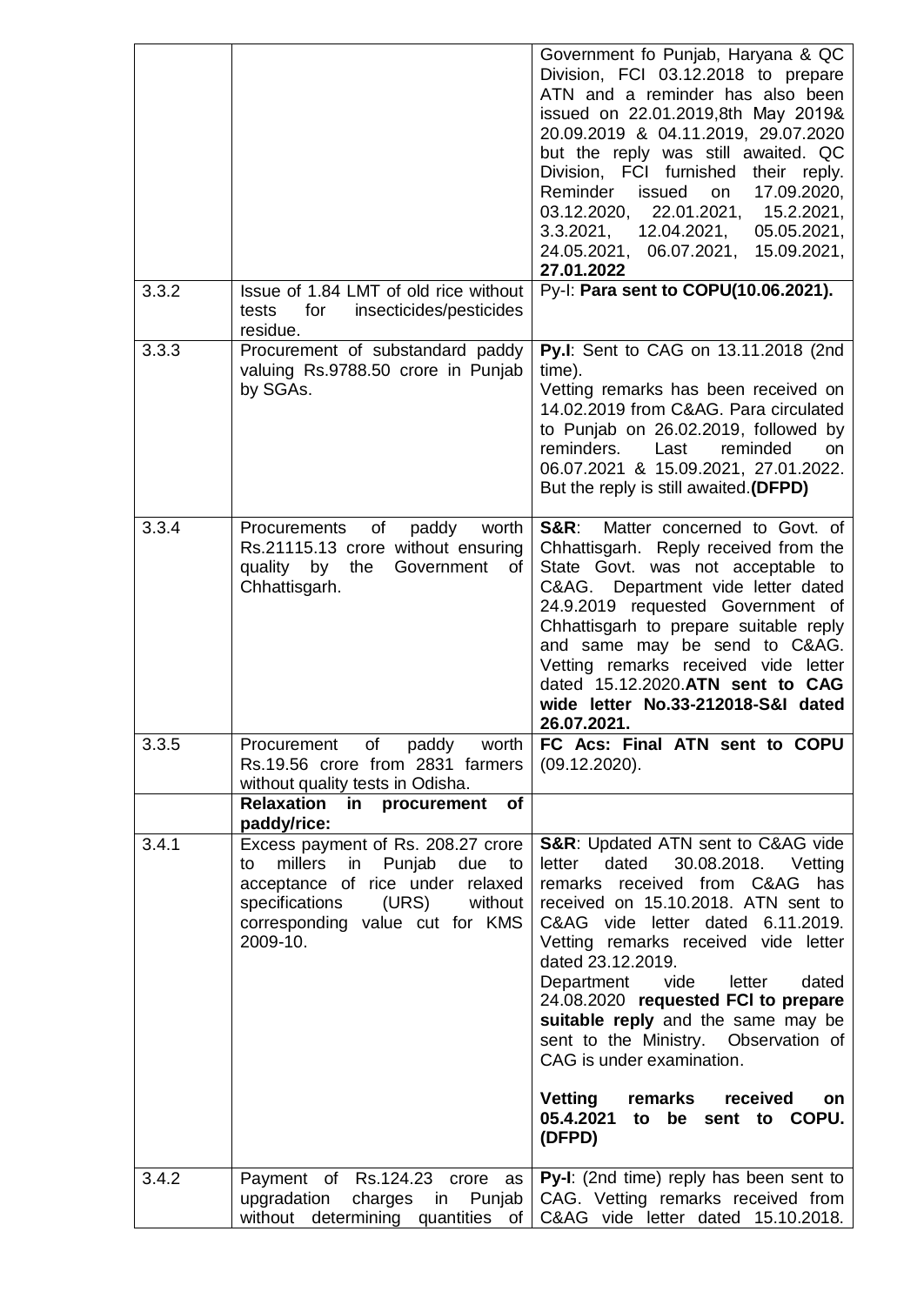|       | specified variety of rice and actual<br>expenditure incurred thereon.                                                                                 | Paras circulated to State Governments<br>on 03.12.2018 for comments<br>and<br>reminder<br>issued<br>22.01.2019,<br><b>on</b><br>20.9.2019<br>8.5.2019,<br>10.1.2020,<br>29.07.2020,<br>17.09.2020,03.12.2020,<br>22.01.202, 15.02.2021, 03.03.2021,<br>12.04.2021, 05.05.2021, 24.05.2021,<br>06.07.2021, 15.09.2021FCI sent the<br>reply vide e-mail dated 26.07.2021.<br>DFPD sent the audit para to CAG vide<br>letter no 19(4)/2014-Py-I(Vol-5)(Part-I)<br>on 24/01/2022 |
|-------|-------------------------------------------------------------------------------------------------------------------------------------------------------|------------------------------------------------------------------------------------------------------------------------------------------------------------------------------------------------------------------------------------------------------------------------------------------------------------------------------------------------------------------------------------------------------------------------------------------------------------------------------|
| 3.4.3 | Relaxation in specification without<br>imposition of value cut in Punjab in<br>KMS 2010-11 leading to avoidable<br>subsidy burden of Rs.142.64 crore. | S&R: Updated ATN sent to C&AG vide<br>letter dated $30.08.2018$ (2 <sup>nd</sup><br>time).<br>Vetting remarks received from C&AG<br>on 15.10.2018.<br>Comments of FCI<br>obtained. ATN sent to C&AG vide letter<br>6.11.2019. Vetting remarks<br>dated<br>received vide letter dated 23.12.2019.<br>CAG vetting remarks recorded on<br>05.4.2021 to be sent to COPU.<br>(DFPD)                                                                                               |
| 3.4.4 | Relaxation in uniform Specification of<br>normal paddy/rice in Haryana without<br>following the mandatory procedure in<br>KMS 2013-14.                | FC A/cs: Final ATN sent to COPU<br>(09.12.2020).                                                                                                                                                                                                                                                                                                                                                                                                                             |
| 3.5   | Inadequate deployment of staff in<br>Mandis to conduct quality checks.                                                                                | Py.I: ATN sent to C&AG on 8.4.2019.<br>Vetting remarks only in respect of Govt.<br>of UP received on 17.06.2019 and<br>circulated it to concerned State on<br>20.06.2019, followed by reminders.<br>reminded<br>06.07.2021,<br>Last<br>on<br>15.09.2021, 27.01.2022. But the reply is<br>still awaited.(DFPD)                                                                                                                                                                |
|       | Pre-milling storage and damage of<br>paddy:                                                                                                           |                                                                                                                                                                                                                                                                                                                                                                                                                                                                              |
| 3.6.1 | Loss due to storage in open area<br>resulted in damage to paddy worth<br>Rs.179.76 crore in Chhattisgarh.                                             | <b>Py.I:Reply</b><br>not<br>received<br>from<br>Chhattisgarh<br>reminder<br>issued<br>on<br>03.12.2020, 22.01.2021,<br>15.02.2021,<br>03.03.2021, 12.04.2021,<br>05.05.2021,<br>24.05.2021,04.07.2021,<br>06.07.2021,<br>15.09.2021<br>DFPD sent the audit para to CAG vide<br>letter no 19(4)/2014-Py-I(Vol-5)(Part-I)<br>on 24/01/2022                                                                                                                                     |
| 3.6.2 | Loss due to storage in open area<br>resulted in damage to paddy worth<br>Rs.21.28 crore in Bihar.                                                     | Py.I: ATN sent to C&AG (third time) on<br>10.07.2019. Vetting remarks received<br>0n 17.02.2020 and sent it to Govt. of<br>Bihar on 30.07.2020 to obtain ATN. But<br>reply was still awaited from the State<br>Govt. of Bihar. Reminder issued on<br>17.09.2020, 03.12.2020, 22.01.2021,<br>03.03.2021,12.04.2021,<br>15.02.2021,<br>05.05.2021, 24.05.2021 and 6.7.2021,<br>15.09.2021, 27.01.2022.<br>(DFPD)                                                               |
| 3.6.3 | Non-availability of adequate<br>and<br>proper storage facilities in Odisha                                                                            | FC Acs: Final ATN sent to COPU<br>(09.12.2020).                                                                                                                                                                                                                                                                                                                                                                                                                              |
|       | leading to damage of paddy worth                                                                                                                      |                                                                                                                                                                                                                                                                                                                                                                                                                                                                              |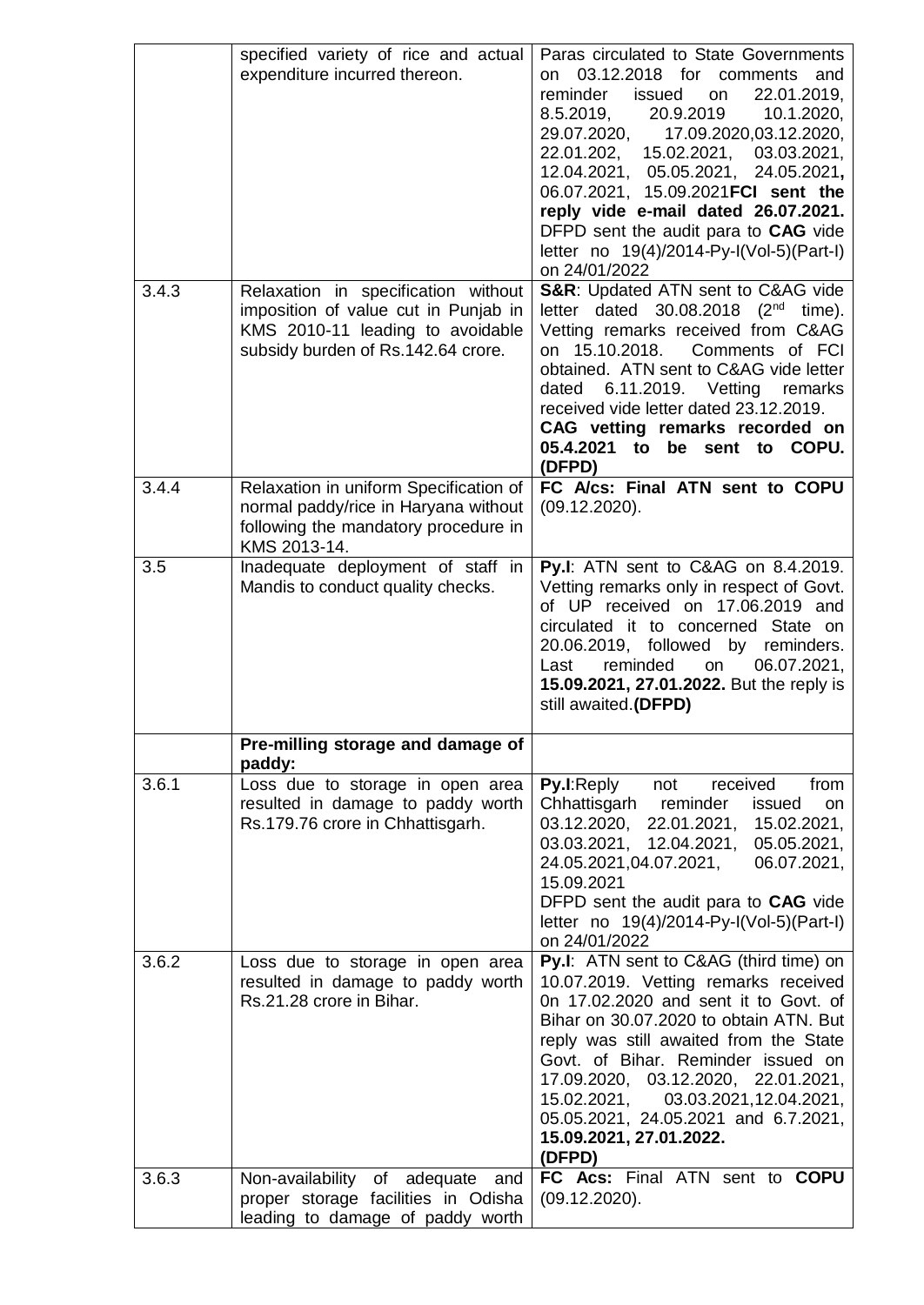|       | Rs. 7.93 crore.                                                                                                                    |                                                                                                                                                                                                                                                                                                                                                                                                                                                                                      |
|-------|------------------------------------------------------------------------------------------------------------------------------------|--------------------------------------------------------------------------------------------------------------------------------------------------------------------------------------------------------------------------------------------------------------------------------------------------------------------------------------------------------------------------------------------------------------------------------------------------------------------------------------|
| 3.7   | Unsecured paddy worth Rs.5221.09<br>crore and non-insurance of paddy<br>stock in Chhattisgarh, Odisha, U.P.<br>and Andhra Pradesh. | Py.I: Partially closed for Chhattisgarh,<br>Odisha and UP. Para stands for Andhra<br>Pradesh,<br>Telangana,<br><b>Bihar</b><br>and<br>Haryana. Bihar has denied that this<br>para does not pertain to Bihar. Reminder<br>issued<br>on 03.01.2021, 22.01.2021,<br>03.03.2021, 12.04.2021,<br>15.02.2021,<br>05.05.2021,<br>24.05.2021<br>and<br>06.07.2021, 15.09.2021-DFPD sent the<br>audit para to <b>CAG</b> vide letter no<br>19(4)/2014-Py-I(Vol-5)(Part-I)<br>on<br>24/01/2022 |
|       | Improper linkage of mandis with<br>rice mills:                                                                                     |                                                                                                                                                                                                                                                                                                                                                                                                                                                                                      |
| 4.1.1 | Injudicious linking of paddy purchase<br>centers with rice mills                                                                   | FC A/c: Vetting remarks received from<br>C&AG vide letter dated 16.7.2019 and<br>forwarded to State Govt. of Punjab on<br>29.8.2019. Reply received<br>from<br>C&AG<br>Punjab.ATN<br>sent<br>to<br>(14.08.2020). Reminder 30.3.3021,<br>ATN sent to CAG vide letter dated<br>No.F.198(1)/2015-(Part-2)FC A/Cs<br>Computer No. 366148) on 31.01.2022<br>$(3rd$ journey)                                                                                                               |
| 4.1.2 | Irregular expenditure of Rs.207.99<br>crore on transportation of paddy in<br>Punjab.                                               | FC A/c: Vetting remarks received from<br>C&AG vide letter dated 16.7.2019 and<br>forwarded to State Govt. of Punjab.<br>Reply received from Punjab. ATN sent<br>to C&AG (14.08.2020)Reminder dated<br>03.09.2021. ATN sent to CAG vide<br>dated No.F.198(1)/2015-(Part-<br>letter<br>2)FC A/Cs ( Computer No. 366148) on<br>31.01.2022 (3 <sup>rd</sup> journey)                                                                                                                     |
| 4.1.3 | Extra expenditure of Rs. 44.27 crore<br>to<br>incorrect<br>fixation<br>due<br>οf<br>transportation charges.                        | FC Acs: Final ATN sent to COPU<br>(09.12.2020).                                                                                                                                                                                                                                                                                                                                                                                                                                      |
| 4.1.4 | Payment of extra transport charges<br>of Rs. 32.23 crore in contravention of<br>the GOI guidelines in Odisha.                      | FC A/c: ATN sent to C&AG<br><sub>on</sub><br>30.05.2019. Vetting remarks received<br>vide letter dated 16.7.2019. Vetting<br>remarks received vide letter dated<br>13.12.2019. Para pertain to Govt. of<br>Odisha. Remainder sent to Odisha on<br>27.7.2020. (DFPD)<br>Reminder put on 17.01.2022                                                                                                                                                                                    |
| 4.2   | Irregularities in allotment of paddy in<br>Haryana.                                                                                | Py.I: Vetting remarks has been received<br>on 4.11.2019. Para Stands. Circulated<br>to Govt of Haryana on 11.11.2019.<br>Reminders<br>issued<br>10.01.2020,<br>on<br>29.07.2020& 17.09.2020, 03.12.2020,<br>22.01.2021, 15.02.2021, 03.03.2021,<br>12.04.2021, 05.05.2021, 24.05.2021,<br>4.7.2021, 06.07.2021, 15.09.2021,<br>17.12.2021, 27.01.2022. But reply is still<br>awaited.(DFPD)                                                                                          |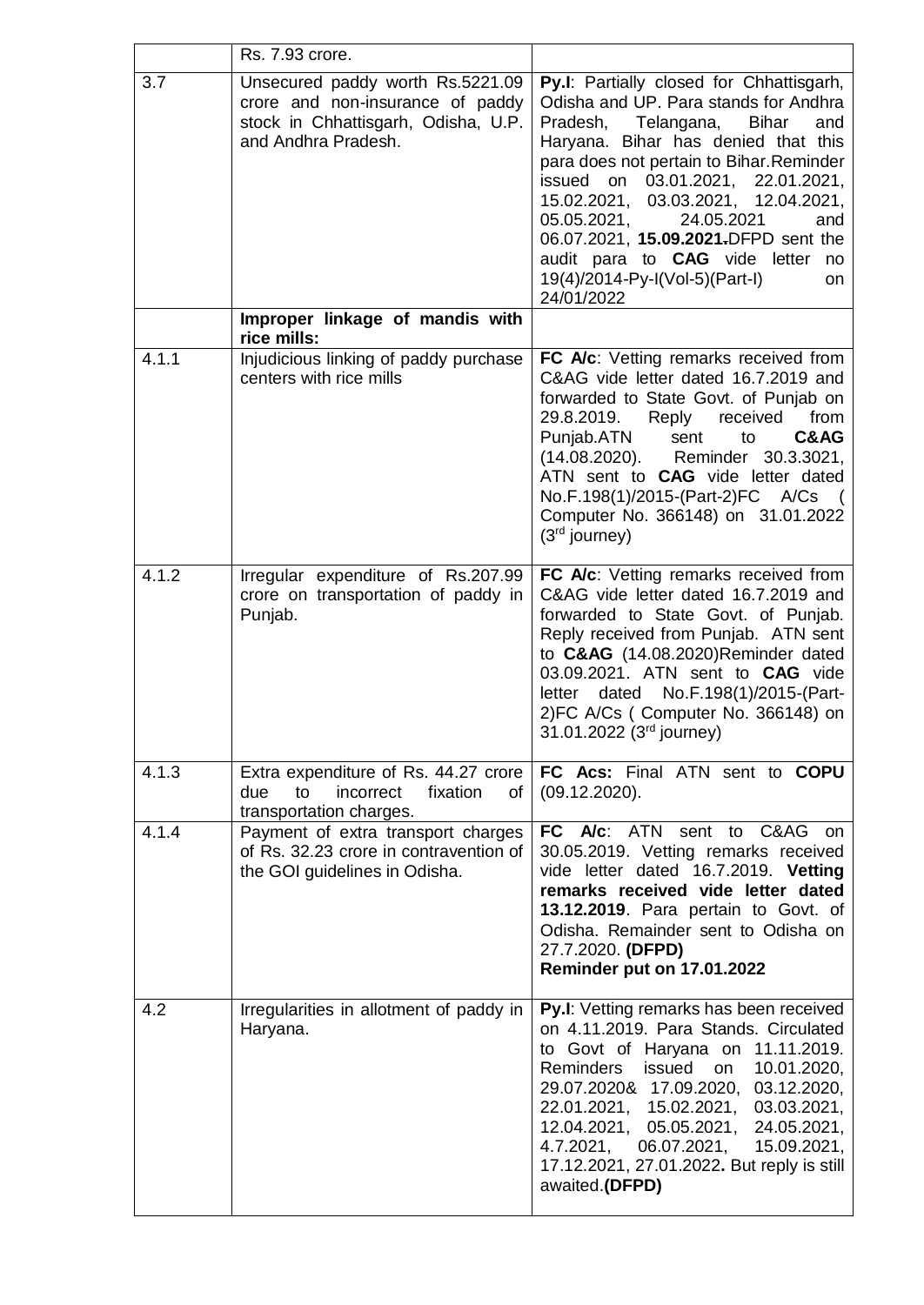| 4.3   | Non-recovery of extra expenditure<br>due to transfer of paddy from the<br>allotted rice mill to another mill in<br>Telangana.                                     | Py.I: ATN sent to C&AG on 25.10.2018<br>(2 <sup>nd</sup> time). Vetting remarks received on<br>07.02.2019 from C&AG. Reminders<br>issued on 23.01.2020, 29.07.2020&<br>17.09.2020, 03.12.2020, 22.01.2021,<br>15.02.2021, 03.03.2021, 12.04.2021,<br>05.05.2021, 24.05.2021&<br>6.7.2021,<br>15.09.2021, 17.12.2021, 27.01.2022.<br>But reply is still awaited.(DFPD)                                                                               |
|-------|-------------------------------------------------------------------------------------------------------------------------------------------------------------------|-----------------------------------------------------------------------------------------------------------------------------------------------------------------------------------------------------------------------------------------------------------------------------------------------------------------------------------------------------------------------------------------------------------------------------------------------------|
| 4.4   | Dubious transportation expenditure<br>amounting to Rs.6.58 crore.                                                                                                 | FC A/c: Updates from UP awaited and<br>advised to update the comments in the<br>meeting held on 26.6.2019. Director<br>(FC A/cs) held another meeting with<br>States/FCI on 30.9.2019.<br><b>Minutes</b><br>issued on 14.10.2019. Reply from UP<br>received on 5.10.20 part reply is under<br>submission.<br>ATN send to CAG for 2nd Journey on<br><b>Reminder</b><br>dated<br>4.12.2020.<br>on<br>30.03.2021 CAG. Reminder to Punjab<br>17.08.2021 |
| 4.5.1 | Non-constitution<br>of<br>competent<br>authority for selection of rice mills in<br>Andhra Pradesh and Telangana led<br>to extra expenditure of Rs.39.64<br>crore. | FC A/c: Information sought from States.<br>Vide D.O. letter from Secretary, DFPD<br>on 8.3.2019. ATN received from AP.<br>Updates received from Telangana on<br>26.9.2019. Final reply sent to CAG on<br>dated 7.1.2020. with the request for<br>drop the para. Reminder sent on<br>27.7.2020, 30.03.2021.<br>2 <sup>nd</sup> Journey V remarks recorded from<br><b>CAG</b><br>and forwarded to<br>FCI,<br>A.P./Telangana on dated 16.9.2021        |
| 4.5.2 | Improper selection of rice millers<br>during KMS 2009-10 to KMS 2011-<br>12.                                                                                      | Py.I:<br>Vetting remarks<br>received<br>on<br>07.02.2019 from C&AG. Reply was<br>awaited from AP, Telangana, Odisha &<br>FCI. Reminders issued on 29.07.2020,<br>17.09.2020, 03.12.2020, 22.01.2021,<br>15.02.2021, 03.03.2021, 12.04.2021,<br>05.05.2021, 24.05.2021, 06.07.2021,<br>15.09.2021, 17.12.2021, 27.01.2022.                                                                                                                           |
| 4.5.3 | Selection of millers despite<br>non-<br>delivery of CMR in Odisha.                                                                                                | FC A/c: Information received from Govt.<br>ATN sent to C&AG on<br>of Odisha.<br>1.7.2019.C&AG reported that ATN has<br>not been received. Copy of ATN sent<br>vide letter dated 2.1.2020.<br>Court case filed by the State Govt.;<br>hence para is pending<br>2 <sup>nd</sup> Journey reply was send to CAG<br>on 2.1.20. Reminder on 28.12.2021                                                                                                    |
| 5.1.1 | revision<br>of<br>milling<br>Non<br>charges/deductible<br>value<br>of<br>by-<br>products resulting in non reduction of<br>subsidy burden of the Gol.              | FC A/c: Final ATN sent to COPU<br>(31.01.2020)                                                                                                                                                                                                                                                                                                                                                                                                      |
| 5.1.2 | Non-revision of out-turn ratio leading<br>to short delivery of rice to FCI and<br>consequential loss<br>to<br>the<br><b>GOI</b>                                   | <b>S&amp;R:</b> Report on Trial milling of paddy<br>for fixation of OTR submitted by FCI on<br>14.11.2019, and the same is under                                                                                                                                                                                                                                                                                                                    |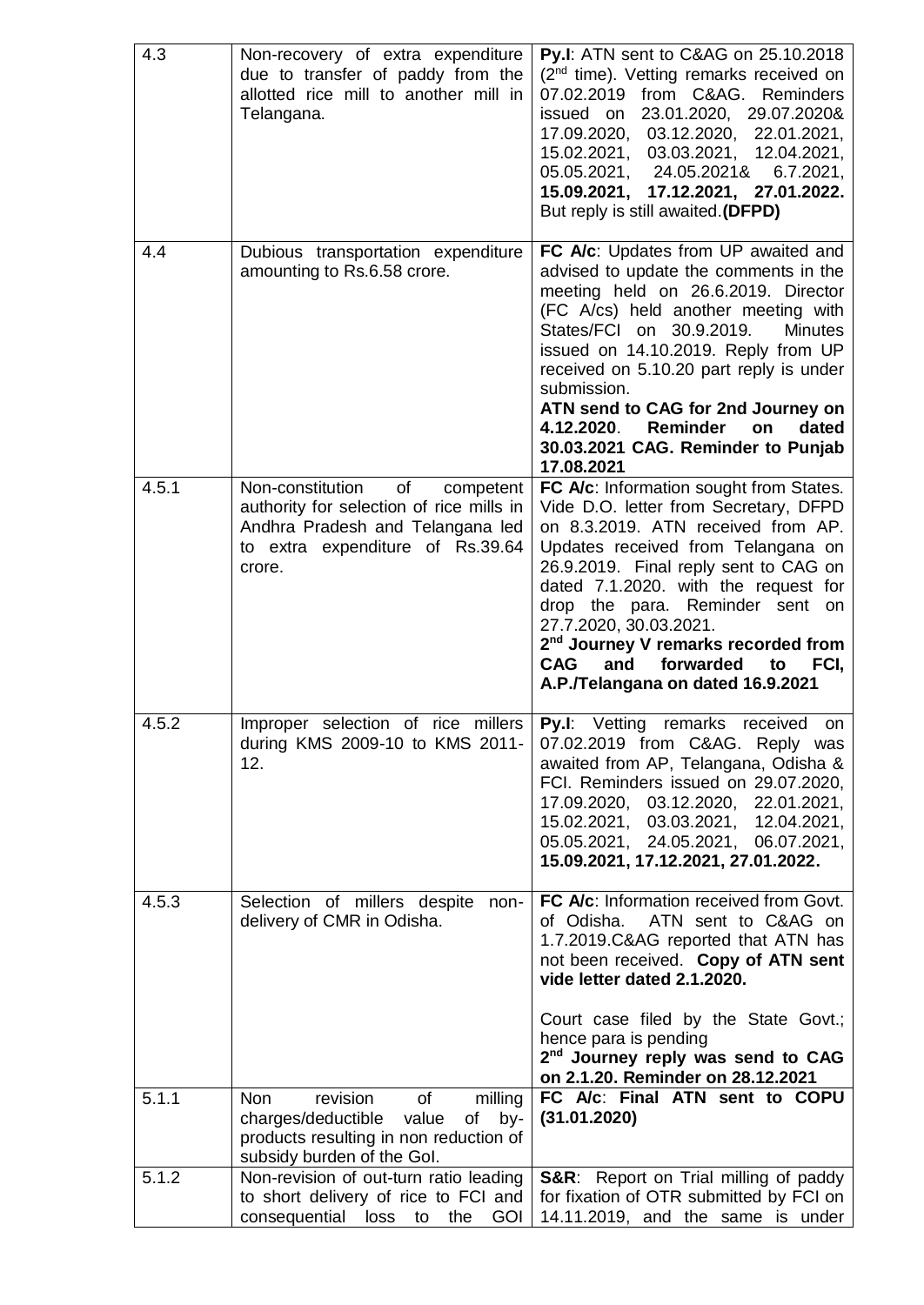|          | amounting to Rs. 1195.40 crore in<br>Andhra Pradesh region of FCI.                                                               | examination at Senior level.(DFPD)                                                                                                                                                                                                                                                                                                                                                                                                   |
|----------|----------------------------------------------------------------------------------------------------------------------------------|--------------------------------------------------------------------------------------------------------------------------------------------------------------------------------------------------------------------------------------------------------------------------------------------------------------------------------------------------------------------------------------------------------------------------------------|
| 5.1.3    | Wrongful payment of VAT to the tune<br>of Rs.6.26 crore to state excise and<br>taxation department of Punjab.                    | <b>PY.I/FC A/c:</b> ATN sent to Audit vide<br>letter dated 16.8.2018 (2nd time).<br>C&AG reported that ATN has not been<br>received. A letter has been sent to<br>C&AG on 28.9.2020 to obtain the same.<br>Vetting remarks received from C&AG                                                                                                                                                                                        |
|          |                                                                                                                                  | on 25.05.2021 para still stand.<br>Letter circulated to Government of<br>31.05.2021<br>Punjab<br>on<br>obtain<br>to<br>requisite information which is sought by<br>C&AG in their vetting remarks. (DFPD)<br>Reminder<br>issued<br>on.<br>06.07.2021&15.09.2021, 17.12.2021,<br>27.01.2022 but the same is still awaited                                                                                                              |
| 6.1      | Grant of extensions for delivery of<br>rice in excess of prescribed norms<br>and waiver of pending delivery of<br>CMR/levy rice. | Py.IV: C&AG has sent vetting remarks<br>02.01.2020.<br>Para<br>has<br>been<br>on<br>circulated to State Government of<br>Punjab on 23.01.2020 and reminders<br>29.01.2020<br>dated<br>17.09.2020,<br>03.12.2020, 22.01.2021, 15.02.2021,<br>03.03.2021, 12.04.2021, 05.05.2021,<br>24.05.2021, 06.07.2021, 15.09.2021FCI<br>sent the reply vide e-mail dated<br>26.07.2021.<br>(DFPD) reminder to<br>Punjab government on 27.01.2022 |
| 6.2      | Waiver of penal interest of Rs.159.47<br>crore leviable on non-delivery of<br>CMR in Punjab.                                     | FC A/c: Updates received from Punjab.<br>ATN sent to CAG $(2^{nd}$ journey) on<br>27.7.2020. Reminder<br>sent<br><b>on</b><br>30.03.2021. ATN sent to CAG vide<br>letter dated No.F.198(1)/2015-(Part-<br>2)FC A/Cs (Computer No. 366148) on<br>31.01.2022 (3 <sup>rd</sup> journey)                                                                                                                                                 |
| 6.3      | Short/Non-delivery<br>of<br>paddy/CMR/Levy rice by Millers.                                                                      | FC A/c: ATN<br>sent to<br>C&AG<br>on.<br>1.7.2019. C&AG reported that ATN has<br>not been received. Copy of ATN sent<br>vide letter dated 2.1.2020.(CAG)<br><b>Reminder 18.08.2021</b><br><b>CAG</b><br>received<br>comments<br>on<br>2.09.2021<br>for<br>want to<br>status<br>οf<br>recovery from<br>states.<br><b>Comments</b><br>forwarded<br>state<br>dated<br>to<br>on<br>20.09.2021 (DFPD)                                     |
| 7.1      | Delay in finalization of incidentals by<br>the Ministry                                                                          | FC A/c: ATN sent to C&AG vide letter<br>dated 12.04.2019 (3rd journey). Vetting<br>remarks received vide letter dated<br>9.7.2019. ATN sent to COPU vide<br>letter dated 13.1.2021.                                                                                                                                                                                                                                                  |
| 7.2      | Lack of monitoring leading to delivery<br>of rice pertaining to previous seasons<br>in Punjab and Haryana regions of<br>FCI.     | <b>Py-I:</b> Vetting remarks received from<br>C&AG.<br>Final ATN sent to COPU (30.03.2020).<br><b>COPU</b><br>Para<br>has<br>been<br>sent<br>on<br>31.03.2021                                                                                                                                                                                                                                                                        |
| 7.3.1(a) | Position in Punjab.                                                                                                              | <b>ATN</b><br><b>COPU</b><br>Py-I: Final<br>sent<br>to<br>(27.08.2020)                                                                                                                                                                                                                                                                                                                                                               |
| 7.3.1(b) | Non-compliance<br>clauses<br>of<br>of<br>Custom<br>Milling<br>Policy<br>and                                                      | Py-I: Final<br><b>ATN</b><br><b>COPU</b><br>sent<br>to<br>(27.08.2020)                                                                                                                                                                                                                                                                                                                                                               |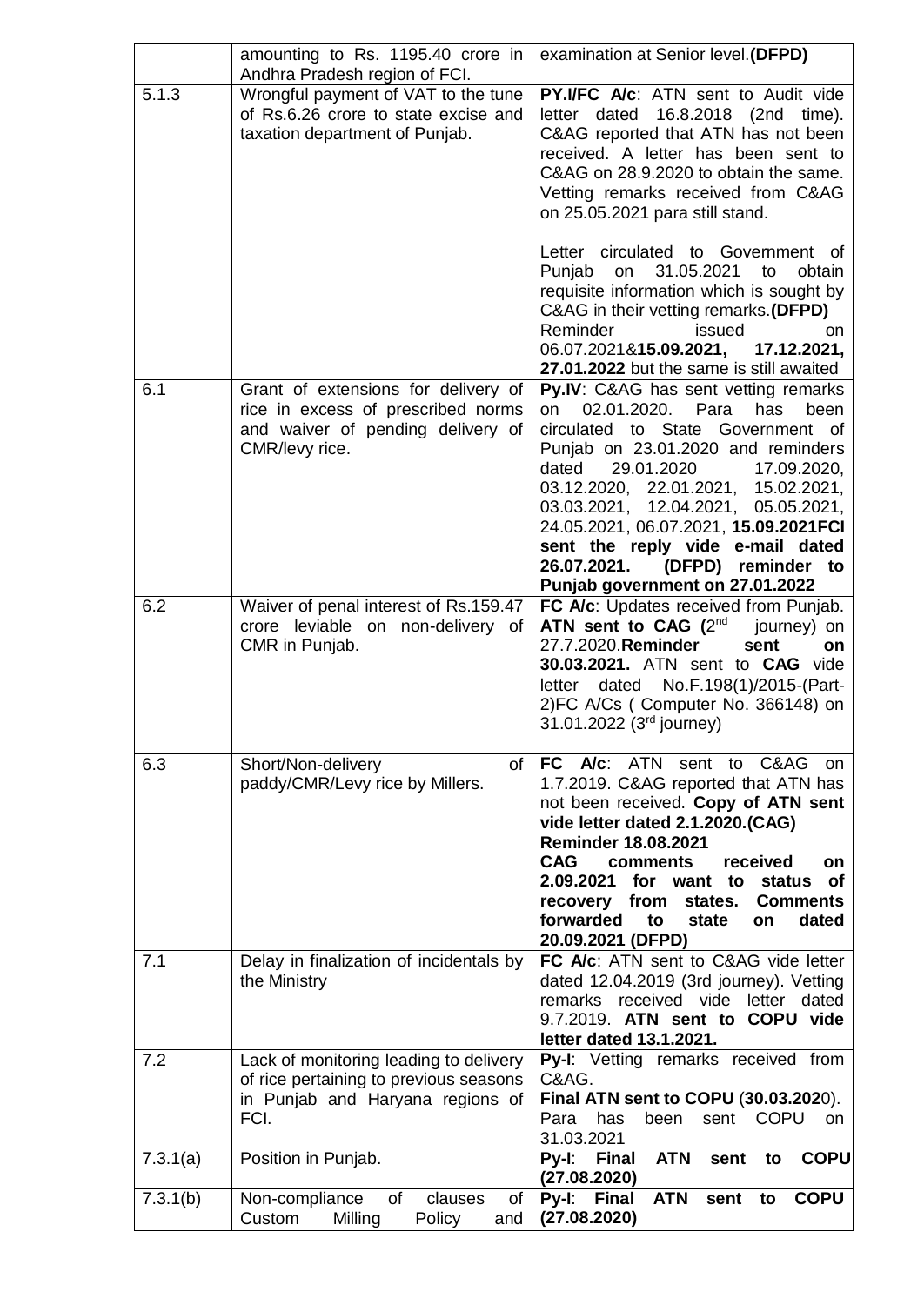|                       | inadequate monitoring.                                                                                                                   |                                                                                                                                                                                                                                                                                                                                                                                                                                                                                                                                                                           |
|-----------------------|------------------------------------------------------------------------------------------------------------------------------------------|---------------------------------------------------------------------------------------------------------------------------------------------------------------------------------------------------------------------------------------------------------------------------------------------------------------------------------------------------------------------------------------------------------------------------------------------------------------------------------------------------------------------------------------------------------------------------|
| $\overline{7}.3.1(c)$ | Procurement of sub-standard rice by<br>technical staff.                                                                                  | Py-I: ATN sent to COPU (10.06.2021).                                                                                                                                                                                                                                                                                                                                                                                                                                                                                                                                      |
|                       | Position in Andhra Pradesh and<br>Telangana:                                                                                             |                                                                                                                                                                                                                                                                                                                                                                                                                                                                                                                                                                           |
| 7.3.2(a)              | Non-submission<br>of<br>prescribed<br>returns                                                                                            | <b>ATN</b><br>Final<br><b>COPU</b><br>Py.<br>sent<br>to<br>(27.08.2020)                                                                                                                                                                                                                                                                                                                                                                                                                                                                                                   |
| 7.3.2(b)              | On paper transfer of levy-free rice<br>without physical movement in Andhra<br>Pradesh and Telangana.<br><b>Position in Uttar Pradesh</b> | FC Acs: Final ATN sent to COPU<br>(09.12.2020).                                                                                                                                                                                                                                                                                                                                                                                                                                                                                                                           |
| 7.3.3(a)              | Lack of Special physical verification<br>(SPV)                                                                                           | <b>ATN</b><br><b>Final</b><br><b>COPU</b><br>Py.I:<br>sent<br>to<br>(27.08.2020)                                                                                                                                                                                                                                                                                                                                                                                                                                                                                          |
| 7.3.3(b)              | Inadequate monitoring for ensuring<br>quality of paddy.                                                                                  | $S\&R$ :<br><b>ATN</b><br><b>Final</b><br>sent<br>to<br>COPU(09.12.2020).                                                                                                                                                                                                                                                                                                                                                                                                                                                                                                 |
| 7.3.3(c)              | Unadjusted damaged Paddy worth<br>Rs.7.33 crore.                                                                                         | $Py-I:$<br>C&AG<br>Reply<br>sent<br>to<br><b>on</b><br>04.12.2020, 03.03.2021,<br>12.04.2021,<br>06.07.2021,<br>05.05.2021, 24.05.2021,<br>15.09.2021.<br>DFPD sent the audit para to CAG vide<br>letter no 19(4)/2014-Py-I(Vol-5)(Part-I)<br>on 24/01/2022                                                                                                                                                                                                                                                                                                               |
|                       | <b>Position in Haryana</b>                                                                                                               |                                                                                                                                                                                                                                                                                                                                                                                                                                                                                                                                                                           |
| 7.3.4(a)              | Procurement of sub-standard rice by<br>technical staff.                                                                                  | <b>S&amp;R:</b> FCI sent their comments on<br>1.2.2019. ATN sent to C&AG vide letter<br>6.11.2019. Vetting<br>dated<br>remarks<br>received vide letter dated 23.12.2019.<br>Further vetting remarks of Audit<br>received on 3.1.2020. Department vide<br>letter dated 24.08.2020 has requested<br>FCI to prepare suitable reply and the<br>same may be sent to the Ministry.<br>Reminder sent on 30.09.2020. Reply<br>from FCI received and ATN is updated.<br>File is under submission.<br>CAG vetting remarks received on<br>05.4.2021<br>to be sent to COPU.<br>(DFPD) |
| 7.3.4(b)              | Shortcoming in records relating to<br>rice millers.<br><b>Position in Chhattisgarh</b>                                                   | <b>ATN</b><br>Py-I: Final<br><b>COPU</b><br>sent<br>to<br>(27.08.2020)                                                                                                                                                                                                                                                                                                                                                                                                                                                                                                    |
| 7.3.5(a)              | Shortfall in inspections.                                                                                                                | <b>S&amp;R:</b> Department vide letter dated<br>24.08.202-0 has requested FCI to<br>prepare suitable reply and the same<br>may be sent to Ministry.<br>Reply from FCI received and ATN is<br>updated. File was under submission.<br>Reply received from CAG is under<br>examination in the Ministry for onward<br>submission of ATN to COPU.                                                                                                                                                                                                                              |
| 7.3.5(b)              | Inadequate physical verification of<br>stocks in millers' premises.                                                                      | Py.I: ATN sent to C&AG on 01.10.2018.<br>Vetting remarks received and circulated<br>Govt.<br>of Chhattisgarh<br>to<br>it.<br>on<br>30.07.2020 for obtaining ATN. But the                                                                                                                                                                                                                                                                                                                                                                                                  |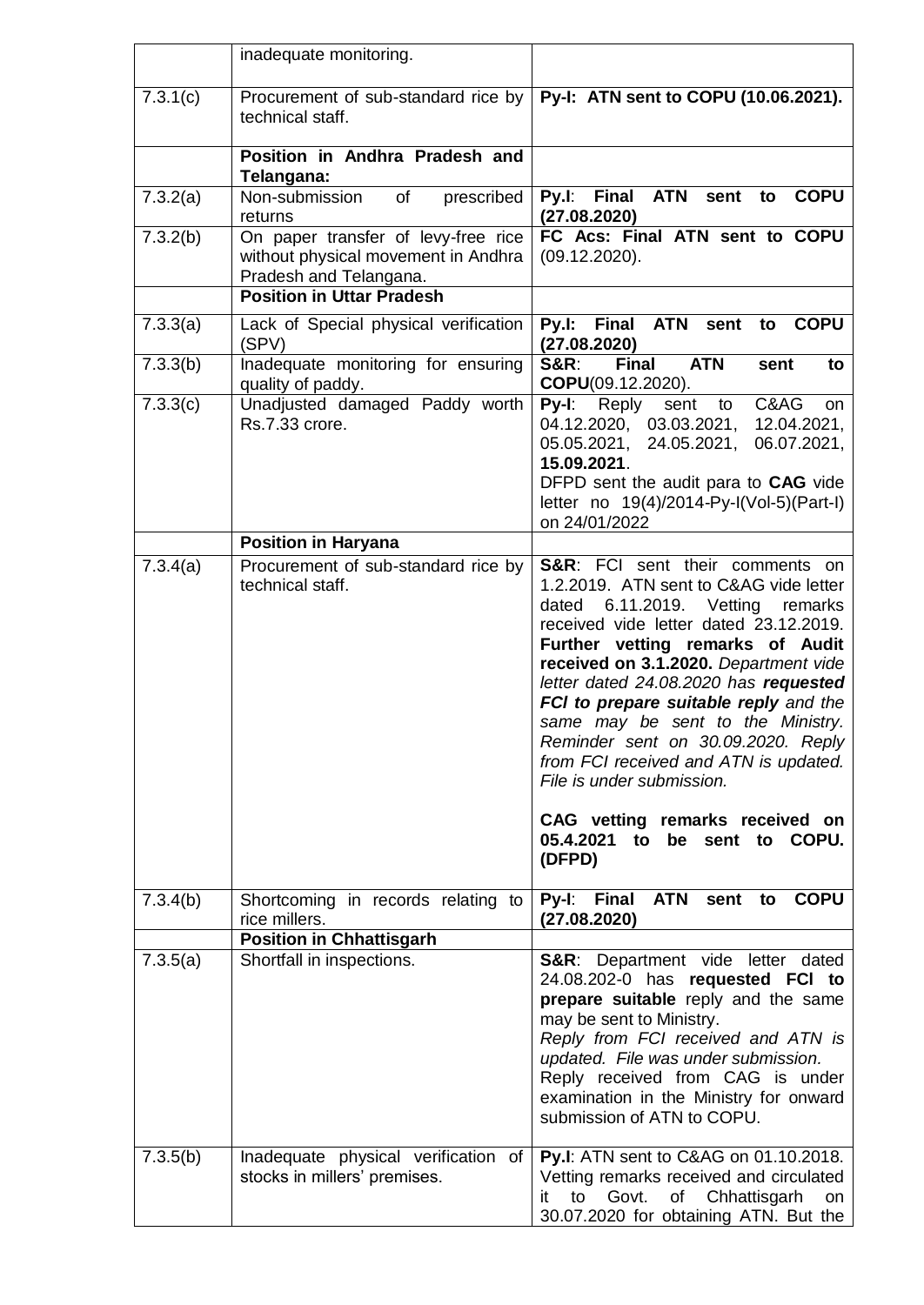|          |                                                                                                             | same was still awaited. A reminder<br>issued on 17.09.2020, 03.12.2020,<br>22.01.2021, 15.02.2021, 03.03.2021,<br>12.04.2021, 05.05.2021, 24.05.2021&<br>06.07.2021, 15.09.2021. Sent to CAG<br>on 25.01.2022                                                                                                                                                                                                                                             |
|----------|-------------------------------------------------------------------------------------------------------------|-----------------------------------------------------------------------------------------------------------------------------------------------------------------------------------------------------------------------------------------------------------------------------------------------------------------------------------------------------------------------------------------------------------------------------------------------------------|
| 7.3.5(c) | Non-submission of reports by millers.                                                                       | Py.I: Final ATN sent to<br><b>COPU</b><br>(27.08.2020)                                                                                                                                                                                                                                                                                                                                                                                                    |
| 7.3.5(d) | Double handling of stock resulting in<br>avoidable handling charges<br>of<br>Rs.3.94 crore in Chhattisgarh. | Py.I: ATN sent to C&AG on 6.3.2019<br>(2 <sup>nd</sup> time). Vetting remarks received<br>C&AG. Para circulated<br>to<br>from<br>Chhatisgarh State on 26.04.2019. A<br>reminder<br>20.09.2019&<br>issued<br>on<br>04.11.2019. An<br>another<br>reminders<br>issued on 29.07.2020, 17.09.2020,<br>03.12.2020, 22.01.2021, 15.02.2021,<br>03.03.2021, 12.04.2021, 05.05.2021,<br>24.05.2021, 6.7.2021,15.09.2021,<br>27.01.2022. REPLY AWAITED FROM<br>FCI. |
|          | Position in Odisha:                                                                                         |                                                                                                                                                                                                                                                                                                                                                                                                                                                           |
| 7.3.6(a) | ensuring quality and quantity of<br>paddy.                                                                  | Inadequate physical verification for   Py-I: 7.3.6(a):Sent to copu on dated<br>18.08.2021                                                                                                                                                                                                                                                                                                                                                                 |
| 7.3.6(b) |                                                                                                             | Py-I:7.3.6(b)- Closed. Para sent to<br>COPU (9.9.2020).                                                                                                                                                                                                                                                                                                                                                                                                   |
| 7.3.7    | Position in Bihar.                                                                                          | Py.I: ATN sent to C&AG on 10.7.2019<br>(2 <sup>nd</sup> time). Vetting remarks received<br>vide letter dated 17.2.202, para is still<br>stands. Letter circulated to Bihar and<br>FCI on 30.07.2020 to seek reply<br>17.09.2020,<br>Reminder issued<br>on<br>03.12.2020, 22.01.2021, 15.02.2021,<br>03.03.2021, 12.04.2021, 05.05.2021,<br>24.05.2021&<br>6.7.2021,<br>15.09.2021,<br>27.01.2022 REPLY AWAITED FROM<br>FCI.                               |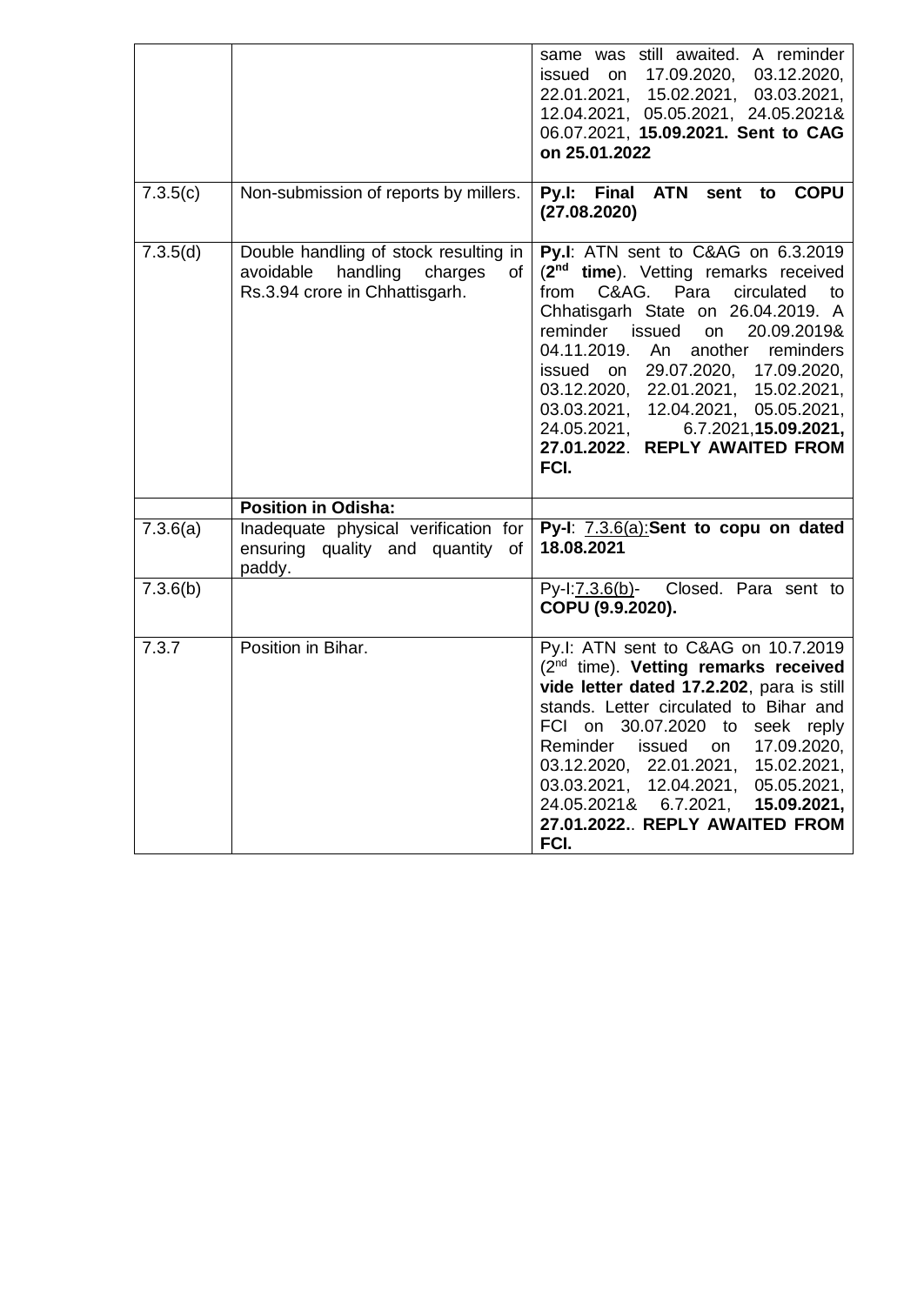| Chapter – II |                                                                                                                                                           |                                                                                                                                                                                                                                                                                                                                                                                                                                                                                                                                                                      |
|--------------|-----------------------------------------------------------------------------------------------------------------------------------------------------------|----------------------------------------------------------------------------------------------------------------------------------------------------------------------------------------------------------------------------------------------------------------------------------------------------------------------------------------------------------------------------------------------------------------------------------------------------------------------------------------------------------------------------------------------------------------------|
| Para<br>No.  | <b>Subject &amp; Gist of the Objection</b>                                                                                                                | Present status reported by the<br><b>Programme Division</b>                                                                                                                                                                                                                                                                                                                                                                                                                                                                                                          |
| 2.3          | Delayed release of Subsidy.                                                                                                                               | FC A/cs: Vetting remarks received<br>vide letter dated 17.6.2019, with the<br>request to send the ATN to COPU as<br>Report No.18 has been selected by<br>COPU for examination. Comments of<br><b>FCI</b><br>received<br>vide<br>letter<br>dated<br>15.7.2019.                                                                                                                                                                                                                                                                                                        |
|              |                                                                                                                                                           | ATN sent to COPU (31.1.2020).                                                                                                                                                                                                                                                                                                                                                                                                                                                                                                                                        |
| 2.4          | Non recovery/Delay in recovery of<br>dues in respect of food grains<br>supplied to various Ministries/Central<br><b>Public Sector Enterprises (CPSEs)</b> | FC A/cs: Vetting remarks received<br>vide letter dated 17.6.2019. They have<br>requested to send the ATN to COPU<br>as report No.18 has been selected by<br>COPU for examination.                                                                                                                                                                                                                                                                                                                                                                                    |
|              |                                                                                                                                                           | ATN sent to COPU on 4.11.2019.                                                                                                                                                                                                                                                                                                                                                                                                                                                                                                                                       |
| 2.5          | Non recovery in respect of foodgrains<br><b>State</b><br>supplied<br>to<br>various<br>Governments.                                                        | FC A/cs: C&AG<br>reported<br>that,<br>(1 <sup>st</sup> )<br>22.5.2018<br>remarks sent<br>on<br>journey). Reply received from FCI vide<br>28.8.2018.<br>dated<br>Detailed<br>letter<br>recovery of foodgrains supplied to<br>SGs has been sought from FCI vide<br>letter dated 5.11.2018. Reply sent to<br>Audit vide letter dated 12.11.2018<br>(C&AG reported that the ATN not<br>received). Copy of ATN sent vide<br>letter dated 2.1.2020.                                                                                                                        |
| 2.6          | Delay in regularization of storage and                                                                                                                    | Movt.II: Reply was sent to Audit vide                                                                                                                                                                                                                                                                                                                                                                                                                                                                                                                                |
|              | transit losses                                                                                                                                            | letter dated 03.12.2018. Audit vide<br>letter dated 11.01.2019 has requested<br>to send the ATN to COPU. FCI vide<br>letter<br>dated<br>05/06.03.2019<br>and<br>reminder<br>dated<br>26.03.2019<br>&<br>02.05.2019 was requested to furnish<br>final reply in r/o vetting remarks of<br>Audit. Reply received from FCI. File<br>was submitted for taking approval of<br>competent authority for sending the<br>ATN to COPU. FCI has been asked<br>for requisite information vide letter<br>dated 19.08.2019. Meeting with FCI<br>officials to be held on 11.09.2019. |
| 2.7          | Loss of interest on idle funds                                                                                                                            | ATN sent to COPU on 4/11/2019.<br>FC-I II: ATN sent to COPU on                                                                                                                                                                                                                                                                                                                                                                                                                                                                                                       |
|              |                                                                                                                                                           | 3/2/2020.                                                                                                                                                                                                                                                                                                                                                                                                                                                                                                                                                            |
| 2.8          | Excess payment of interest on cash<br>credit                                                                                                              | FC-II Section: C&AG vide letter dated<br>28.9.2018<br>furnished<br>vetting<br>the<br>remarks. FCI furnished report vide<br>letter dated 5.3.2019.<br>Reply was<br>sought again from FCI. FCI vide letter<br>dated 6.6.2019 furnished interim reply<br>showing pending recovery in respect<br>of the para. Ministry instructed FCI to                                                                                                                                                                                                                                 |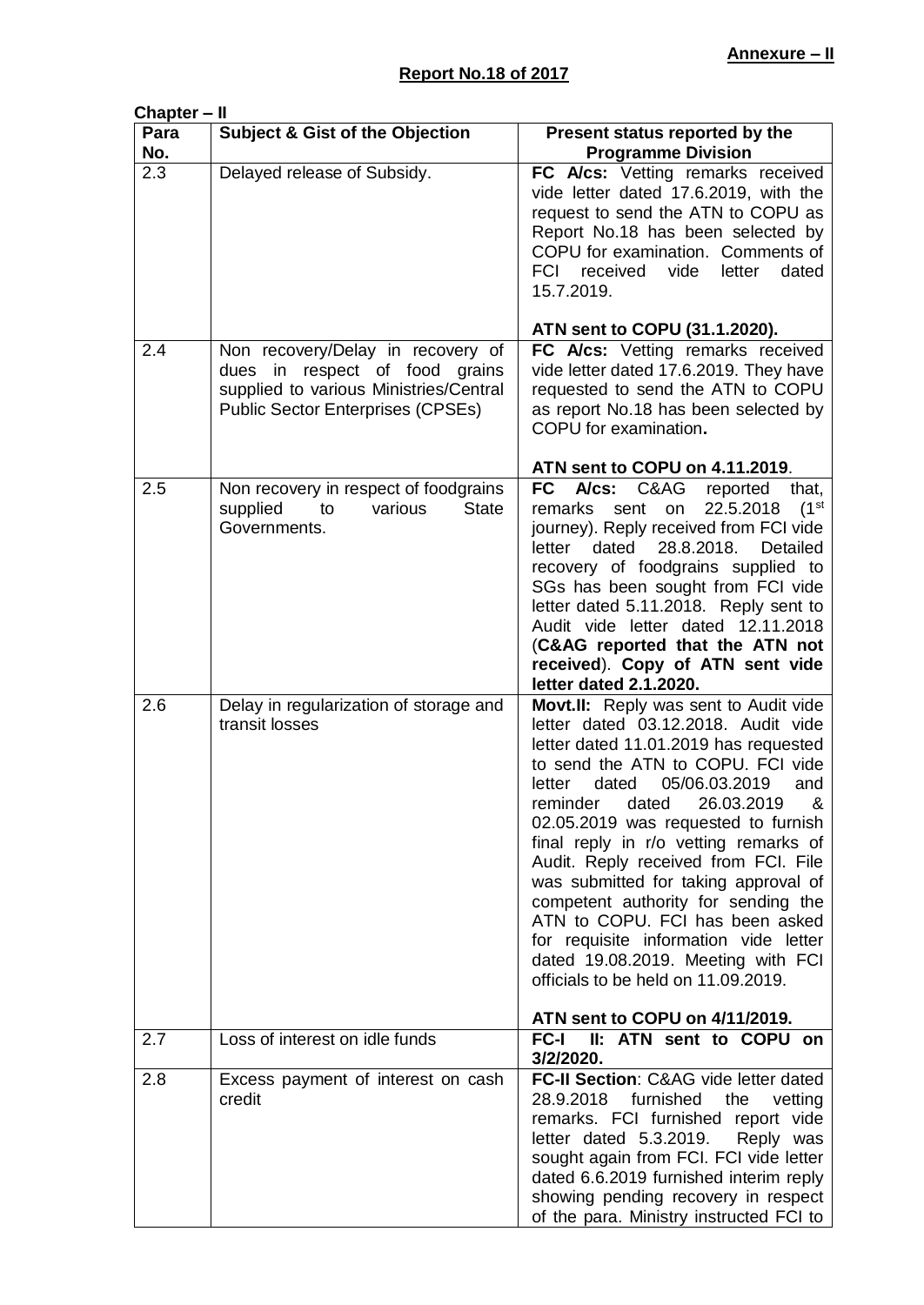|      |                                                                                                          | expedite recovery for settlement of<br>para. Input has been sought from<br>FCI.<br>FCI was instructed to expedite the<br>recovery for settlement of Para vide<br>this Department letter<br>dated<br>12.12.2019<br>FCI replied that claims were not<br>settled yet. Latest correspondence<br>was made on 10.03.2021<br>FCI replied via email<br>dated<br>31.08.2021 (DF&PD) |
|------|----------------------------------------------------------------------------------------------------------|----------------------------------------------------------------------------------------------------------------------------------------------------------------------------------------------------------------------------------------------------------------------------------------------------------------------------------------------------------------------------|
| 2.9  | Non-compliance of the instructions of<br>the Ministry of Consumer Affairs,<br>Food & Public Distribution | FC-II Section: ATN sent to COPU<br>on vide O.M.No.19015/2/2017-FC.II<br>dated 15.01.2021.                                                                                                                                                                                                                                                                                  |
| 2.10 | Inadequacy in Risk Management<br>Policy of FCI                                                           | FC-III: : ATN sent to COPU on<br>3/2/2020.                                                                                                                                                                                                                                                                                                                                 |

### **Chapter – III**

[Total : 28 paras (excluding Para 3.2.7)]

| 3.2.1 | Unproductive wages due to non-<br>rationalization of surplus labour              | Section:<br><b>ATN</b><br>FC-III<br>sent<br>on<br>27.3.2018. Vetting remarks received<br>vide letter dated 22.5.2018.Revised<br>ATN sent to C&AG on 6.9.2018. Mail<br>C&AG<br>04.02.2019<br>on<br>sent<br>to<br>enclosing therewith a copy of ATN<br>sent earlier. C&AG vide letter dated<br>17.12.2019 furnished vetting marks<br>and the same was forwarded to FCI<br>for comments.FCI vide their letter<br>dated 30.01.2020 furnished reply in<br>r/o of some of the paras (19). This<br>Department<br>vide<br>letter<br>dated<br>28.05.2020 and<br>reminders<br>dated<br>18.06.2020,<br>03.07.2020<br>&<br>14.07.2020 requested FCI to furnish<br>the status of remaining paras (9).FCI<br>has been requested to send the ATN<br>in the format & also address the<br>shortfall pointed out by CAG in its<br>last vetting remarks.<br>The para was sent to COPU via<br>letter no 1813/1/2018-FC-III dated<br>17 November 2021. |
|-------|----------------------------------------------------------------------------------|-----------------------------------------------------------------------------------------------------------------------------------------------------------------------------------------------------------------------------------------------------------------------------------------------------------------------------------------------------------------------------------------------------------------------------------------------------------------------------------------------------------------------------------------------------------------------------------------------------------------------------------------------------------------------------------------------------------------------------------------------------------------------------------------------------------------------------------------------------------------------------------------------------------------------------------|
| 3.2.2 | Injudicious<br>of<br>deployment<br>departmental labour                           | -do-                                                                                                                                                                                                                                                                                                                                                                                                                                                                                                                                                                                                                                                                                                                                                                                                                                                                                                                              |
| 3.2.3 | the<br>Non-pooling<br>surplus<br>of<br>departmental labour                       | -do-                                                                                                                                                                                                                                                                                                                                                                                                                                                                                                                                                                                                                                                                                                                                                                                                                                                                                                                              |
| 3.2.4 | Proxy labour                                                                     | -do-                                                                                                                                                                                                                                                                                                                                                                                                                                                                                                                                                                                                                                                                                                                                                                                                                                                                                                                              |
| 3.2.5 | Irregular<br>payment<br>of<br>wages<br>during depot closure                      | -do-                                                                                                                                                                                                                                                                                                                                                                                                                                                                                                                                                                                                                                                                                                                                                                                                                                                                                                                              |
| 3.2.6 | Booking of departmental labour<br>without adequate work                          | $-do-$                                                                                                                                                                                                                                                                                                                                                                                                                                                                                                                                                                                                                                                                                                                                                                                                                                                                                                                            |
| 3.2.7 | Non optimization of short /broken<br>gangs by merger into full strength<br>gangs | <b>Dropped by C&amp;AG</b><br>Final ATN was sent to COPU as via<br>letter OM No. 18013/1/2018-FC-3<br>dated on 09.08.2021                                                                                                                                                                                                                                                                                                                                                                                                                                                                                                                                                                                                                                                                                                                                                                                                         |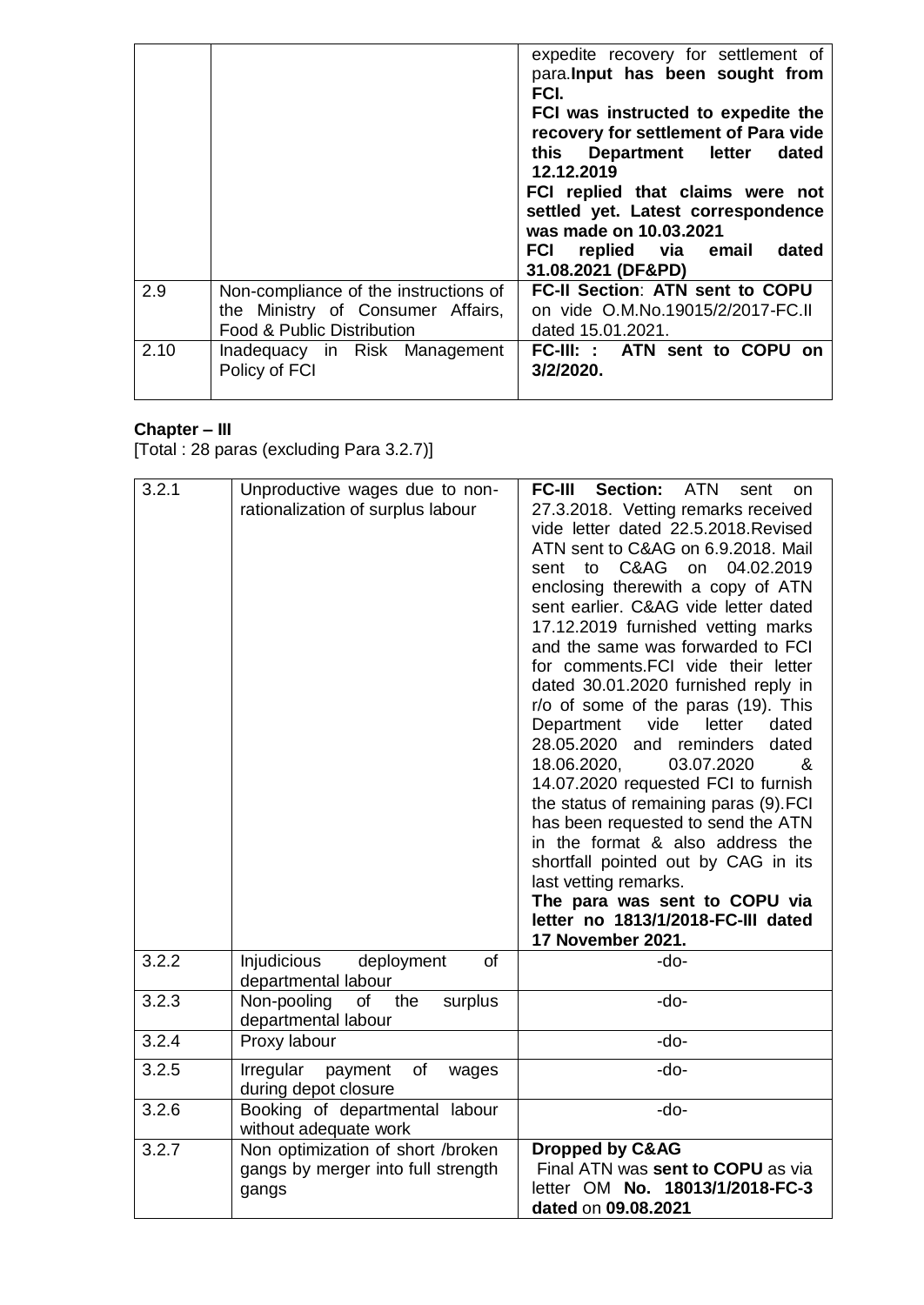| 3.2.8 | Non-implementation of biometrics<br>Closed-Circuit<br>Television<br>and<br>(CCTV) etc.                            | Section:<br>FC-III<br>ATN<br>sent<br>on<br>27.3.2018. Vetting remarks received<br>vide letter dated 22.5.2018.Revised<br>ATN sent to C&AG on 6.9.2018. Mail<br>C&AG<br>04.02.2019<br>sent to<br>on<br>enclosing therewith a copy of ATN<br>sent earlier. C&AG vide letter dated<br>17.12.2019 furnished vetting marks<br>and the same was forwarded to FCI<br>for comments. FCI vide their letter<br>dated 30.01.2020 furnished reply in<br>r/o of some of the paras (19). This<br>Department<br>vide<br>letter<br>dated<br>28.05.2020 and reminders<br>dated<br>18.06.2020,<br>03.07.2020<br>&<br>14.07.2020 requested FCI to furnish<br>the status of remaining paras (9).FCI<br>has been requested to send the ATN<br>in the format & also address the<br>shortfall pointed out by CAG in its<br>last vetting remarks. Reply received<br>from FCI and draft reply is being put<br>up.<br>FCI was requested to furnish reply |
|-------|-------------------------------------------------------------------------------------------------------------------|--------------------------------------------------------------------------------------------------------------------------------------------------------------------------------------------------------------------------------------------------------------------------------------------------------------------------------------------------------------------------------------------------------------------------------------------------------------------------------------------------------------------------------------------------------------------------------------------------------------------------------------------------------------------------------------------------------------------------------------------------------------------------------------------------------------------------------------------------------------------------------------------------------------------------------|
| 3.3.1 | Irregular/ excess contribution in                                                                                 | on remaining 22 paras.<br>-do-                                                                                                                                                                                                                                                                                                                                                                                                                                                                                                                                                                                                                                                                                                                                                                                                                                                                                                 |
|       | <b>Contributory Provident Fund</b>                                                                                |                                                                                                                                                                                                                                                                                                                                                                                                                                                                                                                                                                                                                                                                                                                                                                                                                                                                                                                                |
| 3.3.2 | Unjustified inclusion of incentives<br>while calculating gratuity                                                 | -do-                                                                                                                                                                                                                                                                                                                                                                                                                                                                                                                                                                                                                                                                                                                                                                                                                                                                                                                           |
| 3.3.3 | Unjustified inclusion<br>of HRA                                                                                   | -do-                                                                                                                                                                                                                                                                                                                                                                                                                                                                                                                                                                                                                                                                                                                                                                                                                                                                                                                           |
|       | element for the computation of<br>incentive and OTA                                                               |                                                                                                                                                                                                                                                                                                                                                                                                                                                                                                                                                                                                                                                                                                                                                                                                                                                                                                                                |
| 3.3.4 | Non-consideration of Mandal as<br>handling labour                                                                 | -do-                                                                                                                                                                                                                                                                                                                                                                                                                                                                                                                                                                                                                                                                                                                                                                                                                                                                                                                           |
| 3.3.5 | Unjustified payment of 'A' area<br>rates to DPS labours working in                                                | -do-                                                                                                                                                                                                                                                                                                                                                                                                                                                                                                                                                                                                                                                                                                                                                                                                                                                                                                                           |
| 3.3.6 | 'B' and 'C' areas<br>Unjustified<br>payment<br>of                                                                 | -do-                                                                                                                                                                                                                                                                                                                                                                                                                                                                                                                                                                                                                                                                                                                                                                                                                                                                                                                           |
|       | Productivity Linked Incentive (PLI)<br>to labours                                                                 |                                                                                                                                                                                                                                                                                                                                                                                                                                                                                                                                                                                                                                                                                                                                                                                                                                                                                                                                |
| 3.3.7 | Irregular retrospective payment<br>towards arrears relating to OTA<br>and HRA                                     | -do-                                                                                                                                                                                                                                                                                                                                                                                                                                                                                                                                                                                                                                                                                                                                                                                                                                                                                                                           |
| 3.3.8 | Excess incentive payment due to<br>non-implementation of 135 bag<br>handling<br>norms for<br>incentive<br>payment | -do-                                                                                                                                                                                                                                                                                                                                                                                                                                                                                                                                                                                                                                                                                                                                                                                                                                                                                                                           |
| 3.4   | <b>Irregularities leading to undue/</b><br>excess payments to labour                                              |                                                                                                                                                                                                                                                                                                                                                                                                                                                                                                                                                                                                                                                                                                                                                                                                                                                                                                                                |
| 3.4.1 | Improbable<br>stack<br>formation<br>depicted in records leading to<br>higher incentives                           | -do-                                                                                                                                                                                                                                                                                                                                                                                                                                                                                                                                                                                                                                                                                                                                                                                                                                                                                                                           |
| 3.4.2 | Incorrect certification of Refilling/<br>Standardisation work                                                     | -do-                                                                                                                                                                                                                                                                                                                                                                                                                                                                                                                                                                                                                                                                                                                                                                                                                                                                                                                           |
| 3.4.3 | Excess certification of refilling<br>work                                                                         | -do-                                                                                                                                                                                                                                                                                                                                                                                                                                                                                                                                                                                                                                                                                                                                                                                                                                                                                                                           |
| 3.4.4 | certification<br>Wrong<br>of<br>lead<br>distance                                                                  | -do-                                                                                                                                                                                                                                                                                                                                                                                                                                                                                                                                                                                                                                                                                                                                                                                                                                                                                                                           |
| 3.4.5 | Payment<br>of<br>excess                                                                                           | -do-                                                                                                                                                                                                                                                                                                                                                                                                                                                                                                                                                                                                                                                                                                                                                                                                                                                                                                                           |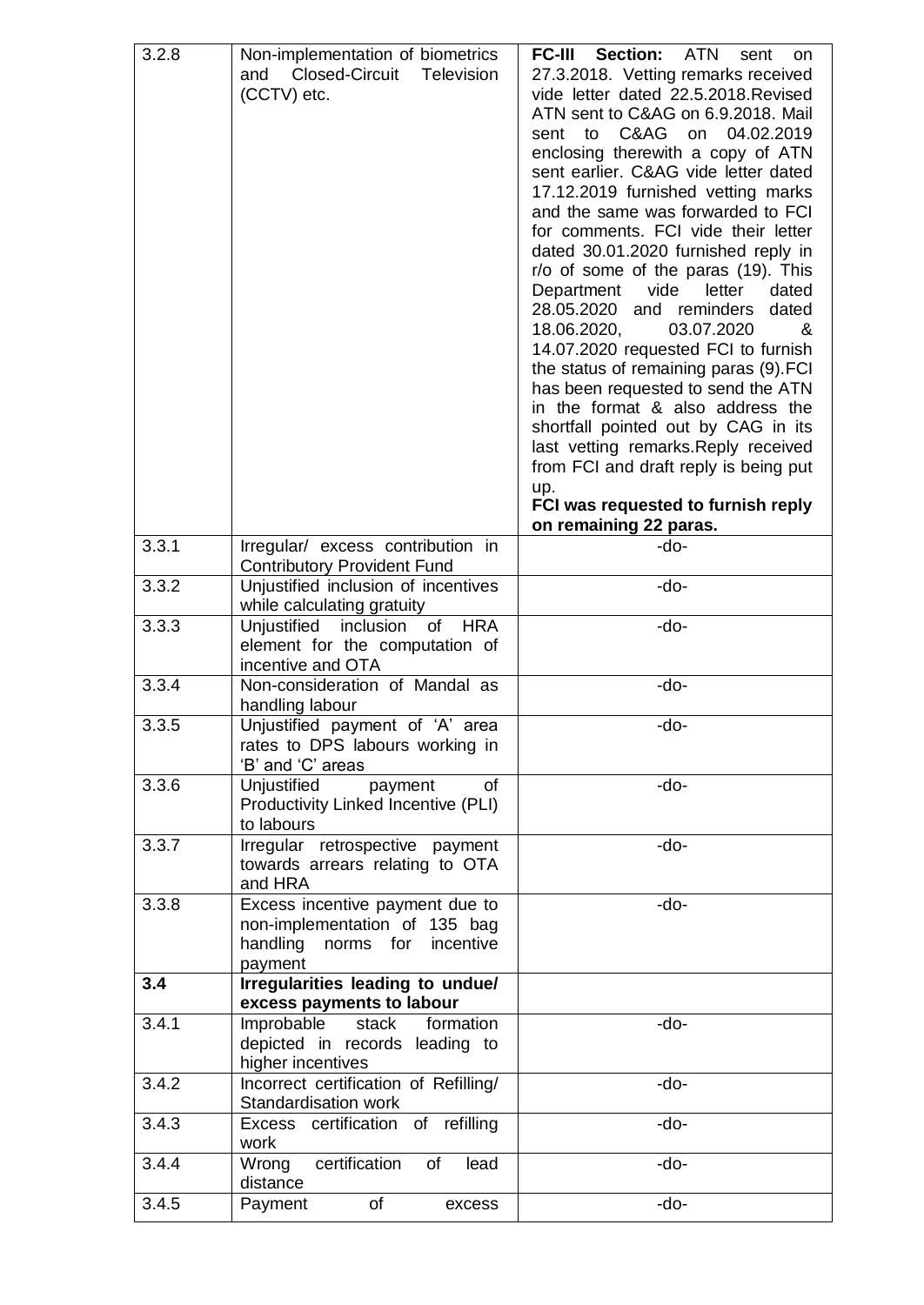|       | wages/overtime wages/incentive                                                     |      |
|-------|------------------------------------------------------------------------------------|------|
| 3.4.6 | Incorrect entry of data<br><b>on</b><br>attendance in FAP                          | -do- |
| 3.4.7 | Unwarranted deployment<br><b>on</b><br>holidays                                    | -do- |
| 3.5   | Lack of proper controls in the<br>maintenance of booking-cum-<br>output slips      |      |
| 3.5.1 | Shed and stack number not being<br>mentioned on the output slips                   | -do- |
| 3.5.2 | Acceptance of unsigned output<br>slips for processing of incentive                 | -do- |
| 3.5.3 | Internal audit of Booking-cum-<br>output slips and related payments                | -do- |
| 3.5.4 | Opening balance of bags not<br>mentioned on output slips                           | -do- |
| 3.5.5 | Mandatory details about ancillary<br>labour not being mentioned on<br>output slips | -do- |
| 3.5.6 | Physical proof of attendance not<br>being maintained                               | -do- |

### **Chapter – IV**

| suptor |                                                                                                                                            |                                                                                                                                                                                                                                                                                                                                                          |
|--------|--------------------------------------------------------------------------------------------------------------------------------------------|----------------------------------------------------------------------------------------------------------------------------------------------------------------------------------------------------------------------------------------------------------------------------------------------------------------------------------------------------------|
| 4.2.1  | Delay of five to seven years in<br>augmentation of storage capacity                                                                        | Storage-III: ATN sent to C&AG vide<br>letter dated 24.10.2018. Audit vide<br>26.03.2019<br>letter<br>dated<br>has<br>informed that report has<br>been<br>selected by COPU for examination.<br>Further, CAG was requested to<br>forward the ATN to COPU for its<br>consideration.<br>Accordingly, this Department vide<br>OM dated 15.05.2020 the ATN was |
|        |                                                                                                                                            | sent to COPU                                                                                                                                                                                                                                                                                                                                             |
| 4.2.2  | Continued storage of central pool<br>wheat stock at Covered and Plinth<br>(CAP)/Kacha Plinth due to delays in<br>storage capacity creation | -do-                                                                                                                                                                                                                                                                                                                                                     |
| 4.3.1  | Award of contracts to ineligible<br>private entrepreneurs                                                                                  | -do-                                                                                                                                                                                                                                                                                                                                                     |
| 4.3.2  | Construction<br>of<br>godown<br>in<br>contravention of<br>conditions<br>laid<br>down in PEG Scheme and MTF                                 | -do-                                                                                                                                                                                                                                                                                                                                                     |
| 4.3.3  | Extra expenditure due to incorrect<br>measurement<br>of<br>distance<br><b>of</b><br>godowns from railheads                                 | -do-                                                                                                                                                                                                                                                                                                                                                     |
| 4.3.4  | Deficient clause for payment of<br>Service Tax                                                                                             | -do-                                                                                                                                                                                                                                                                                                                                                     |
| 4.3.5  | Avoidable payment of supervision<br>to<br>charges<br>PUNGRAIN<br>in.<br>contravention of scheme                                            | -do-                                                                                                                                                                                                                                                                                                                                                     |
| 4.3.6  | Non-exclusion of service tax from<br>godown rent for payment<br>0f<br>supervision charges                                                  | -do-                                                                                                                                                                                                                                                                                                                                                     |
| 4.4.1  | Avoidable expenditure on storage<br>charges and carry over charges                                                                         | -do-                                                                                                                                                                                                                                                                                                                                                     |
| 4.4.2  | Non-recovery of abnormal storage<br>loss at economic cost                                                                                  | -do-                                                                                                                                                                                                                                                                                                                                                     |